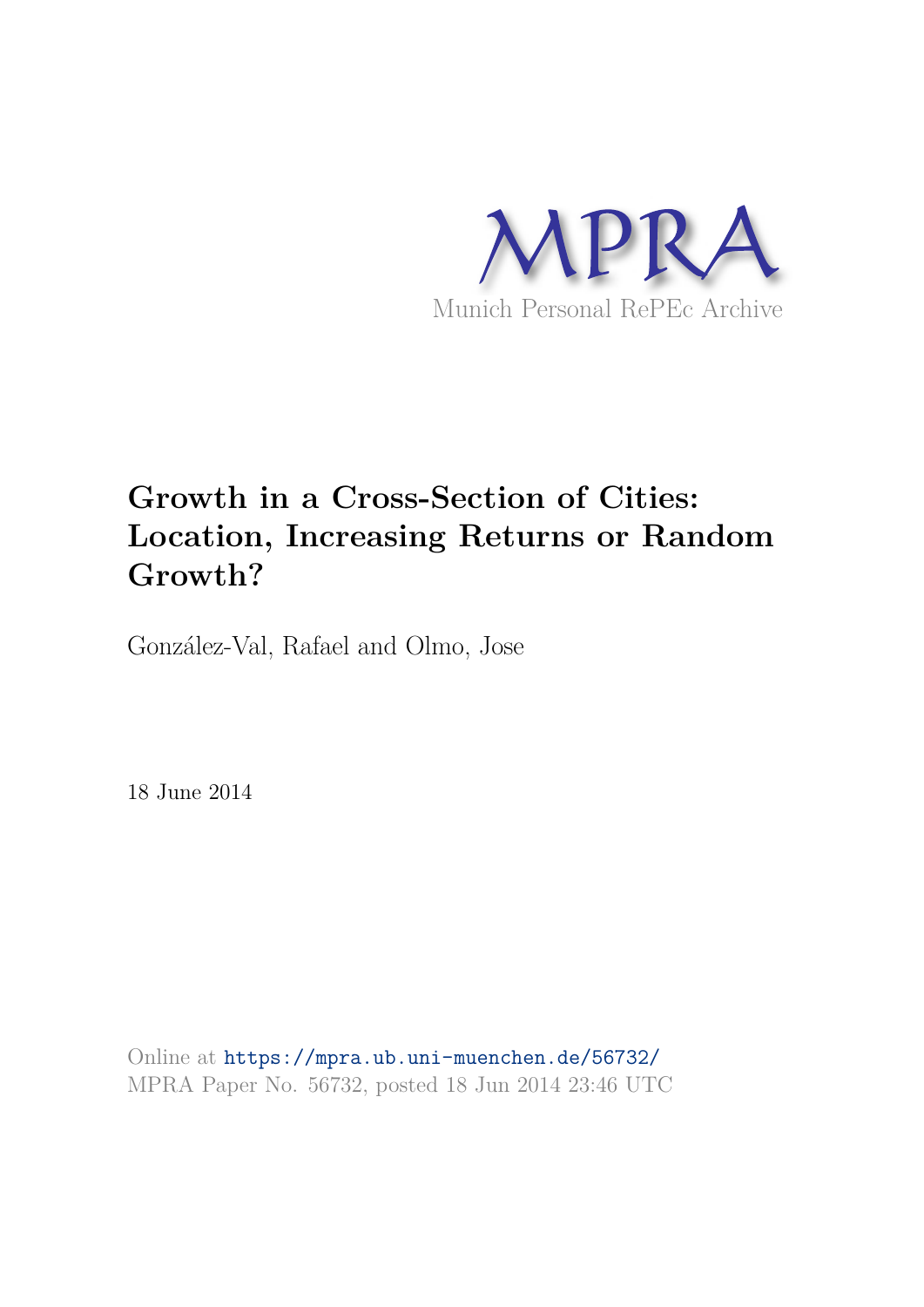# **Growth in a Cross-Section of Cities: Location, Increasing Returns or Random Growth?**

Rafael González-Val<sup>1</sup> Iose  $O/mo^2$ 

*<sup>1</sup>Universidad de Zaragoza & Institut d'Economia de Barcelona (IEB) <sup>2</sup>University of Southampton* 

#### **Abstract**

This article analyses empirically the main existing theories on income and population city growth: increasing returns to scale, locational fundamentals and random growth. To do this we consider a large database of urban, climatological and macroeconomic data from 1,173 US cities observed in 1990 and 2000. The econometric model is robust to the presence of spatial effects. Our analysis shows the existence of increasing returns and two distinct equilibria in per-capita income and population growth. We also find important differences in the structure of productive activity, unemployment rates and geographical location between cities in low income and high income regimes.

**Keywords**: threshold tests, locational fundamentals, multiple equilibria, random growth **JEL Classification Codes**: C12, C13, C33, O1, R0, R11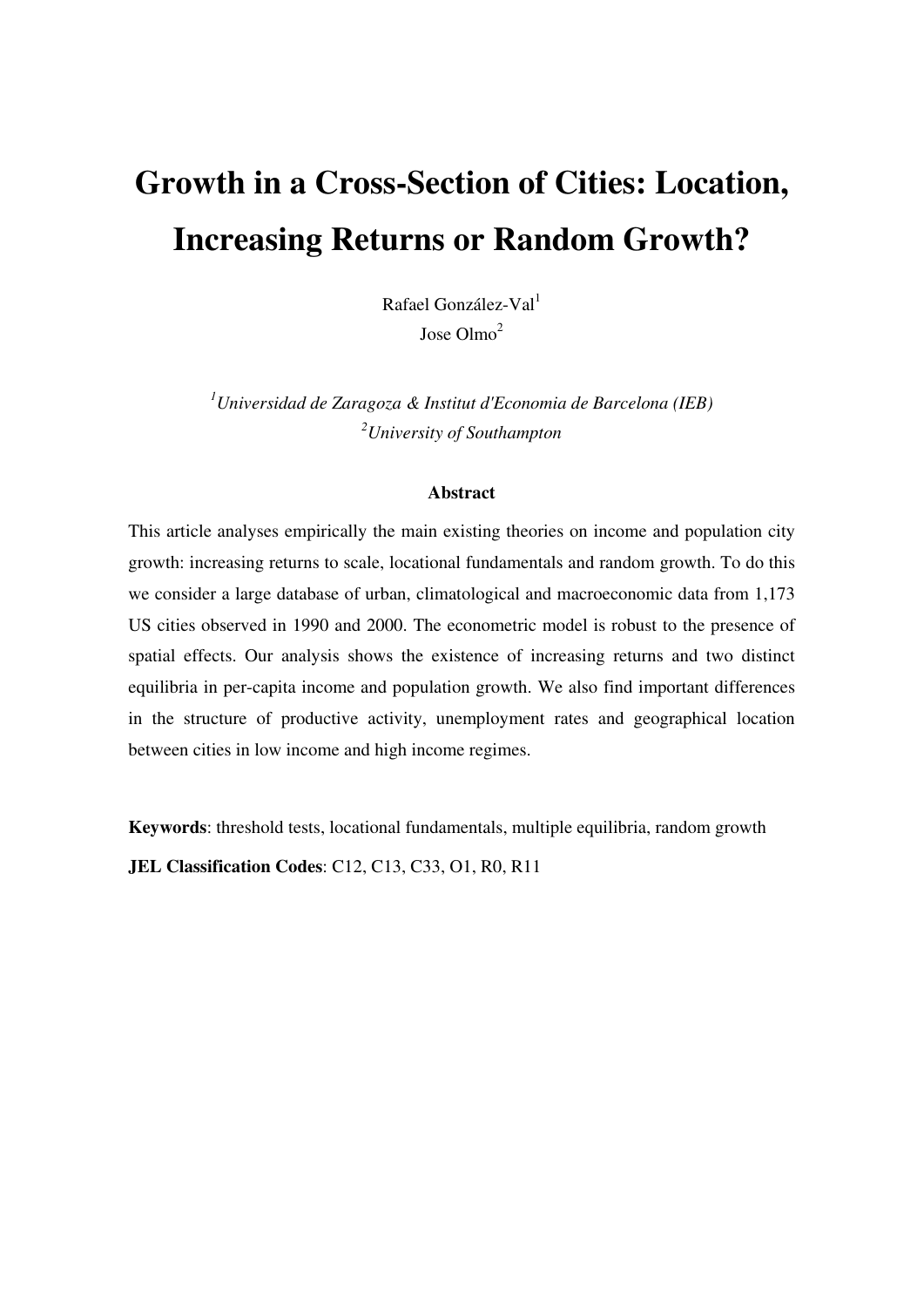## **1. Introduction**

There are differences in the growth rates of cities. It is evident that some cities (or regions) are more productive than others, or attract more population, depending on certain circumstances that vary over time. Several explanations have been proposed to try to explain these differentiated behaviours. Following Davis and Weinstein (2002), these theoretical explanations can be grouped into three main theories: the existence of increasing returns to scale, the importance of locational fundamentals and the absence of both (random growth).

To accommodate these different theories we propose a new econometric model robust to the presence of spatial effects. Each of these models – random growth, locational fundamentals and increasing returns to scale – are identified with a different set of explanatory factors that describes the effects of the variables on per-capita income and population growth. The locational fundamentals model is extended to consider socioeconomic variables such as human capital and the structure of productive activity in the relevant location. To assess the relative merits of the different empirical models behind the theories, we propose multiple regression analysis and likelihood ratio tests. These tests allow us to assess the overall significance of each model and the incremental gains of using richer models that jointly consider different sets of variables, such as locational plus socioeconomic fundamentals or locational plus lagged per-capita income. The existence of increasing returns in per-capita income and population growth are assessed using a crosssectional threshold nonlinearity test. This nonlinear model enables us to test for the presence of multiple growth regimes, which is one of the core topics in urban and regional economics; one of the advantages of our procedure is that we can identify the threshold value.

We consider a large database of urban, climatological and macroeconomic data from 1,173 US cities observed in 1990 and 2000. Our results provide evidence of increasing returns to scale on both per-capita income and population growth. The econometric methodology is complemented with spatial tests to determine the statistical importance of the spillover effects between neighbouring locations and two spatial regression models to assess the marginal effects of these neighbouring locations on percapita income and population growth.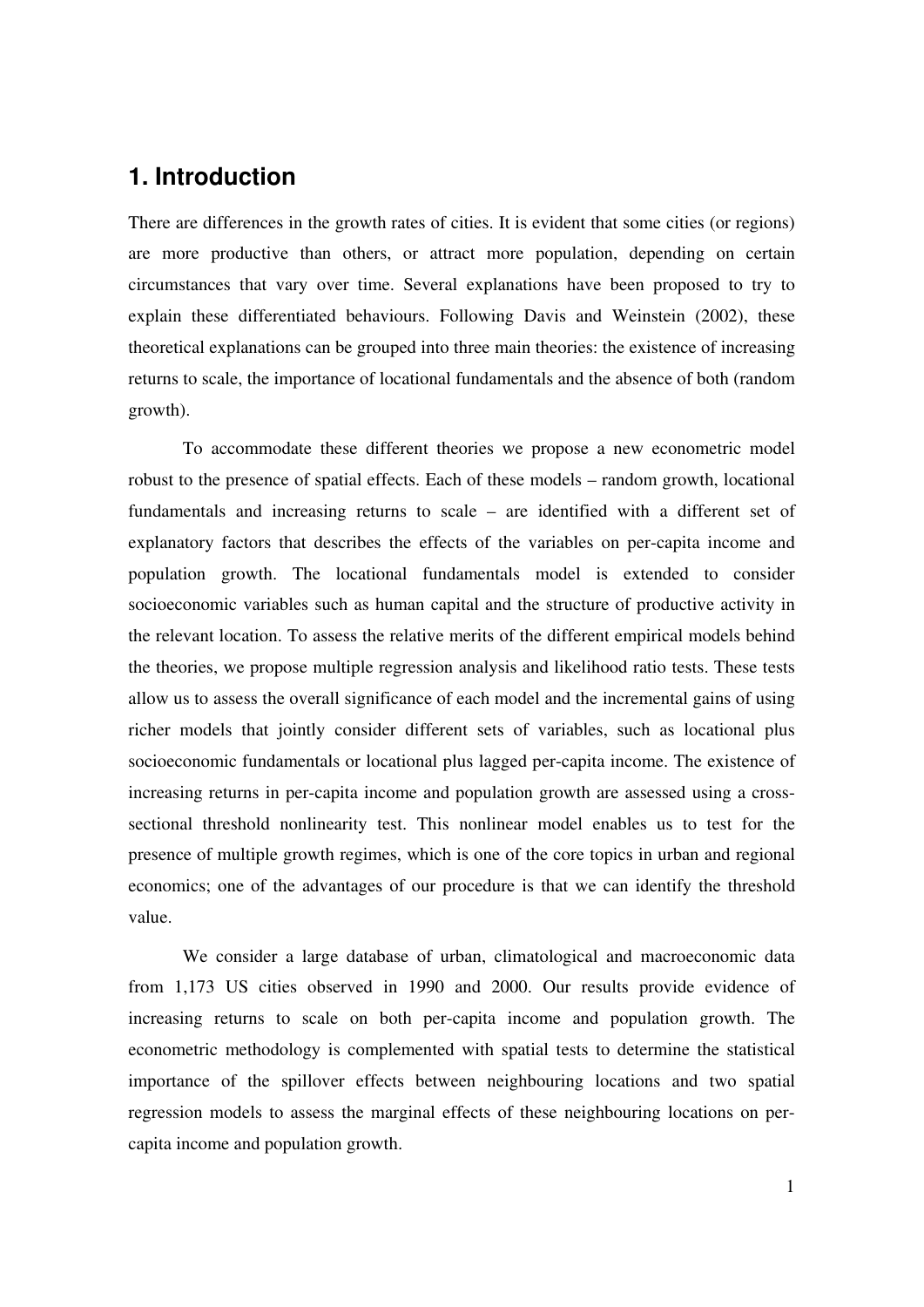The article is structured as follows. The next Section reviews the related literature. Section 3 sets out the econometric framework. Section 4 discusses the different hypothesis tests of interest. Section 5 discusses the empirical results for a database containing 1,173 US cities and the last Section concludes.

### **2. Related literature**

Davis and Weinstein (2002) group the traditional theoretical explanations of urban growth into three main theories: the existence of increasing returns to scale, the importance of locational fundamentals and the absence of both (random growth).

The first theory is supported by the theoretical models of the New Economic Geography (NEG). These models often display nonlinear behaviours and multiple equilibria as a consequence of their basic assumptions (mobile factors, transport costs, centrifugal and centripetal forces, etc.), which are very different from the classic framework. The literature on urban increasing returns, also known as agglomeration economies, is wide (see the meta-analysis by Melo et al., 2009). The traditional Marshallian sources of external economies of scale are labour market pooling, input sharing and knowledge spillovers. Duranton and Puga (2004) provide an alternative perspective, namely that agglomeration economies could be driven by sharing, matching or learning mechanisms. In addition, there is also evidence that other factors contribute to agglomeration, such as home market effects, consumption opportunities and rent-seeking (see the survey by Rosenthal and Strange, 2004).

In the economic literature, locational fundamentals are considered to be geographical factors linked to the physical landscape, such as temperature, rainfall, access to the sea, the presence of natural resources or the availability of arable land. Random growth models usually assume that these characteristics are randomly distributed across space, but actually they are not. From a physical geography perspective, factors such as mineral resources and nice weather are clearly concentrated in certain areas. Several studies find a significant influence of these characteristics on the development of some particular regions. For example, the nearby deposits of coal, iron ore and limestone as well as the extensive network of natural waterways and deep water sea and river ports contributed to the development of the US manufacturing belt in the Upper Midwest and North-east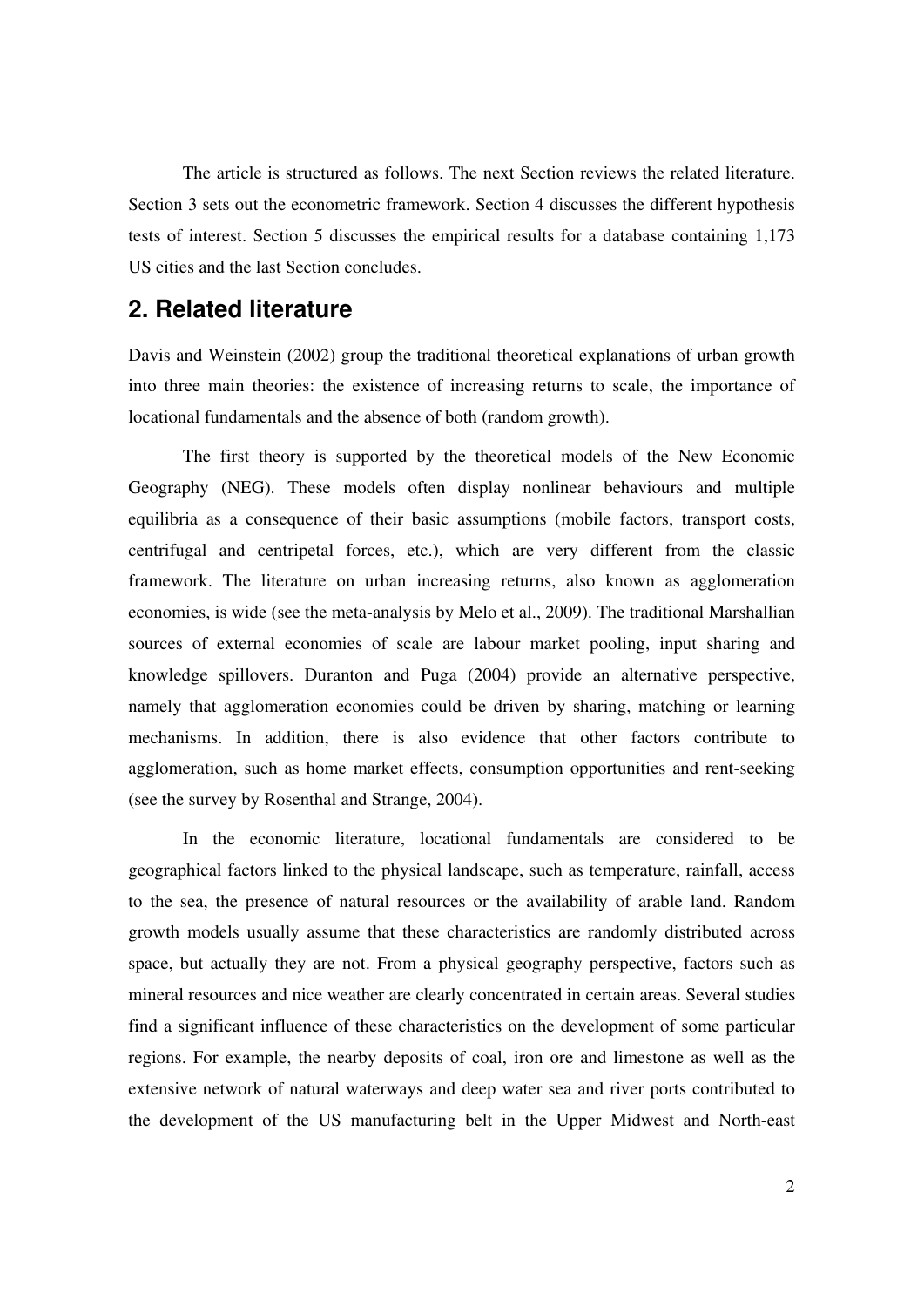regions (Berry and Kasarda, 1977). Fernihough and O'Rourke (2014) also find that coal had a strong influence on city population; according to their estimates coal explains at least 60% of the growth in European city populations from 1750 to 1900.

Nevertheless, although locational fundamentals may have played a crucial role in early settlements, one would expect that their influence decreases over time. However, empirical studies demonstrate that their important influence in determining agglomeration remains. For the case of the United States, Ellison and Glaeser (1999) state that natural advantages, such as the presence of a natural harbour or a particular climate, can explain about 20% of the observed geographic concentration. Glaeser and Shapiro (2003) find that in the 1990s people moved to warmer, dryer places, while Rappaport (2007) explains that a large proportion of weather-related movement seems to be driven by an increased valuation of nice weather as a consumption amenity.

Random growth theories are based on stochastic growth processes and probabilistic models. The most important models are those presented by Champernowne (1953), Simon (1955) and, more recently, Gabaix (1999). In the case of population growth, these models are able to reproduce a empirical regularity well-known in urban economics: Gibrat's law (or the law of proportionate growth). For the case of the US, several works statistically accept the fulfilment of Gibrat's law, whether at the level of places (Eeckhout, 2004; González-Val, 2010) or metropolitan areas (Ioannides and Overman, 2003). In contrast to these studies, Black and Henderson (2003) reject Gibrat's law, using a different dataset of metro areas in the US. Michaels et al. (2012) use data from Minor Civil Divisions and counties to track the evolution of populations across both rural and urban areas in the US from 1880 to 2000, finding that Gibrat's law is a reasonable approximation for population growth only for the largest units.

However, recent studies argue that empirically random growth can only hold as a long-run average; Gabaix and Ioannides (2004) point out that "*the casual impression of the authors is that in some decades, large cities grow faster than small cities, but in other decades, small cities grow faster*." This size-dependent growth would rebut random growth in the short-term, but random growth theory would still be important from a long-term perspective, because the influence of other factors such as locational fundamentals and increasing returns may change (or even disappear) over time. A unifying approach to justify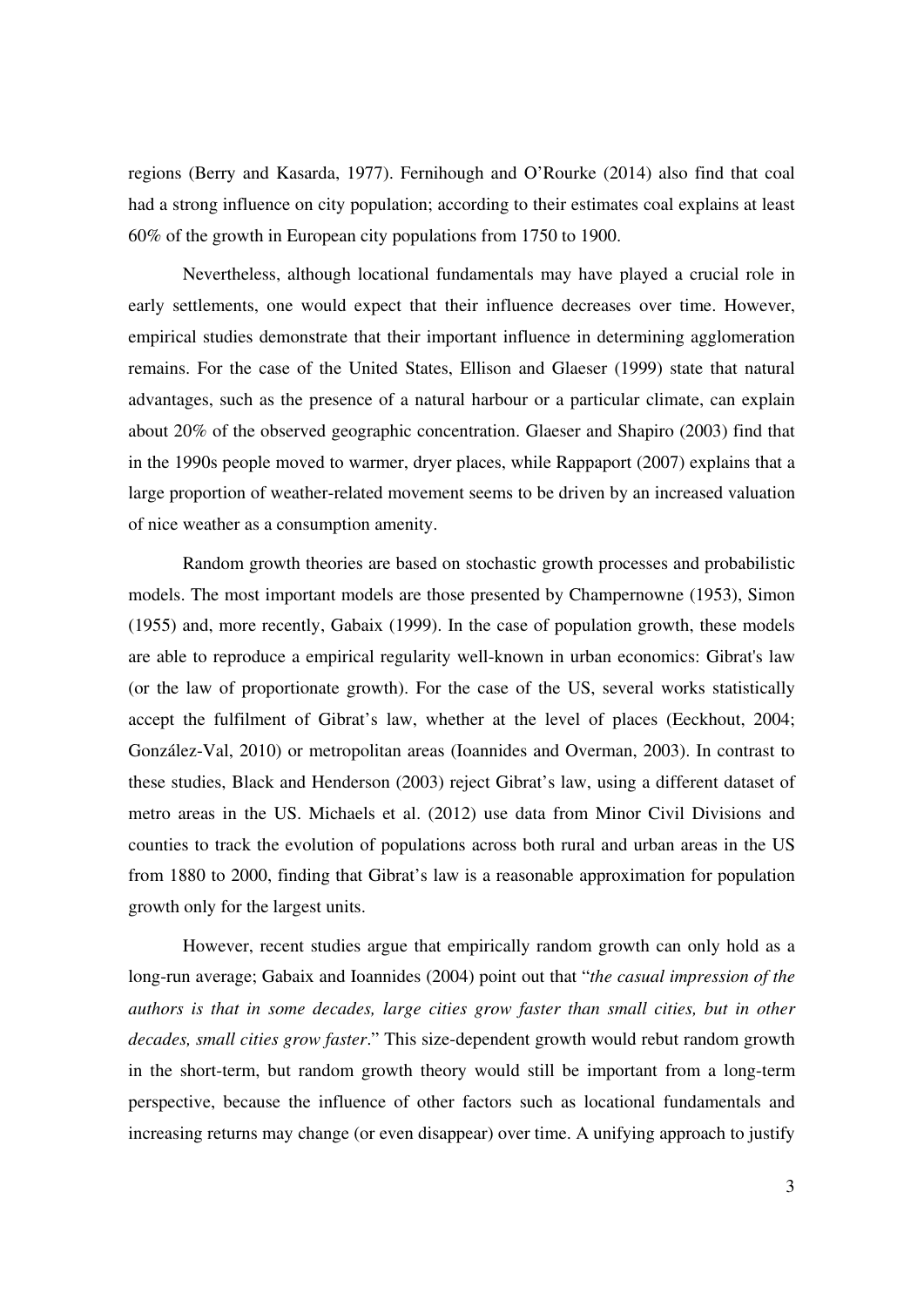random growth models could be a combination of weak size-dependence and decaying impact of locational fundamentals over time (because of advances in transportation and communication technology) or random changes in the importance of each fundamentals (e.g. in the case of weather).

While there are many studies of each of these theories, the literature on alternative approaches is scant; only Davis and Weinstein (2002, 2008) and Bloom et al. (2003) adopt such a broad perspective. The first authors support a hybrid theory in which locational fundamentals establish the spatial pattern of relative regional densities, but increasing returns help determine the degree of spatial differentiation in Japanese cities. Similarly, Bloom et al. (2003) study the influence of climatological and geographical variables on growth at a country level. These authors develop a Markov regime-switching model to analyse whether locational fundamentals have additional explanatory power to describe per-capita income growth compared with nonlinear models based on lagged per-capita income. Finally, Davis and Weinstein (2008) develop a threshold regression framework for distinguishing the hypothesis of unique versus multiple equilibria and apply it to the Allied bombing of Japan during World War II, finding evidence against multiple equilibria. Bosker et al. (2007) replicate this analysis for the bombing of Germany during World War II and their results support a model with two stable equilibria.

## **3. Econometric Methodology: Estimation and Testing**

The structural factors that contribute to city income include consumption, investment, trade and local government expenditure. All these variables depend on a set of socioeconomic and geographical variables that determine the economic size of a city. These variables include literacy variables such as schooling, socioeconomic variables such as productive structure or unemployment rate and geographical and environmental variables such as temperature or climate. Our interest is in studying the influence of these explanatory variables on aggregate measures of wealth and population growth. Among the several potential indicators for economic activity we choose two different dependent variables at the city level: population and per-capita income. Both of them are second nature variables closely linked (higher per-capita income stimulates migration), but they give different information. Although both variables are assumed to capture many agglomeration economies such as informational spillovers or labor market economies (Roos, 2005),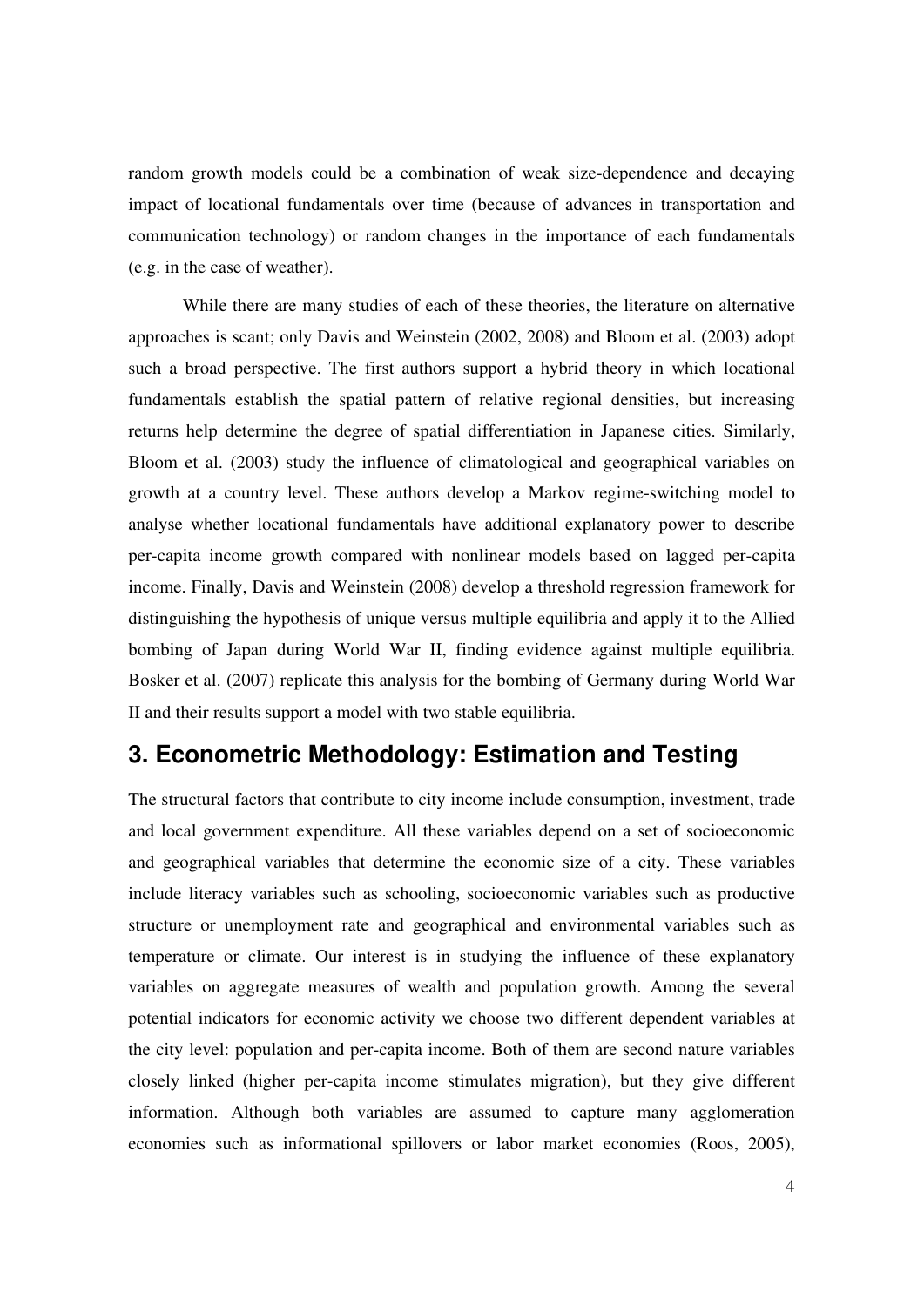population is a measure of urban concentration and a proxy for urban amenities and potential congestion costs (Melo et al., 2009), while income is a more direct measure of city's productivity. Empirical studies usually consider only one of them; one exception is Roos (2005), who considers these two second-nature variables and develops a stepwise procedure to infer the unobservable effect of first nature for Germany. Chasco et al. (2012) adapt this framework to allow spatial effects.

For both aggregate response variables, we formulate two working hypotheses defined by a linear and a nonlinear model on a cross-sectional two-period model. Let  $y_{i_0}$ denote the initial log per-capita income and  $y_{if}$  the corresponding variable in the terminal period for city  $i$ , while  $x_{i0}$  is a vector of socioeconomic and geographical indicators. We will assume throughout that the relationship between initial conditions and the response variables measuring growth is constant across cities in the sample. Thus, for per-capita income growth the linear model is

$$
\Delta y_i = \gamma_0 + \gamma_1 y_{io} + \gamma_2' x_{io} + \varepsilon_i, \qquad (1)
$$

with  $\Delta y_i = y_{i} - y_{i}$ ,  $\gamma_0$  the intercept of the model,  $(\gamma_1, \gamma_2)$  a vector of parameters describing the marginal effect of the regressors and  $\varepsilon_i$  an independent and identically distributed (iid) error term with constant variance. The study of population growth follows similarly; let  $l_{io}$  be the initial level of population (in logs) and  $l_{if}$  the corresponding variable in the terminal period. A suitable regression equation for measuring population growth is

$$
\Delta l_i = \eta_0 + \eta_1 l_{io} + \eta_2 x_{io} + \varepsilon_i^*,
$$
 (2)

with  $\Delta l_i = l_{if} - l_{io}$  and  $\varepsilon_i^*$  a mean zero iid error term with constant variance;  $\eta_0$  is the intercept and  $\eta_1$  and  $\eta_2$  are the parameters that describe the marginal effect of the explanatory variables. The economic foundations for equation (2) can be found in the theoretical framework of urban growth put forward in Glaeser et al. (1995). This is a model of spatial equilibrium similar to the Roback (1982) model, where the relationship between population growth and initial characteristics is determined by changes in demand for some aspects of the city's initial endowment in production or consumption, or by the effect of this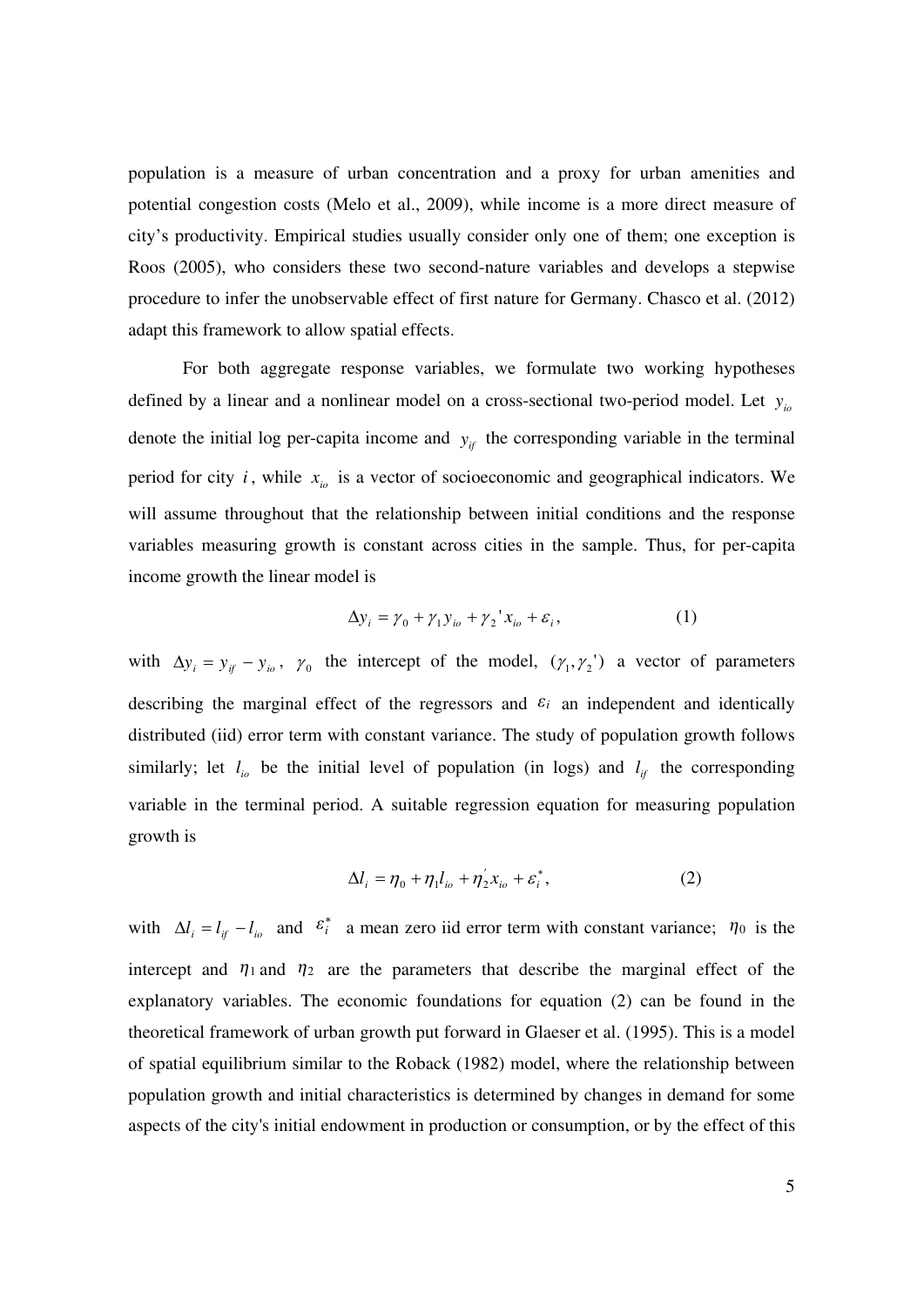initial characteristic on productivity growth. The negative values of  $\gamma_1$  and  $\eta_1$  in equations (1) and (2) indicate convergence. However, the existence of a spatial equilibrium does not necessarily imply the same equilibrium city size and thus growth convergence across cities.<sup>1</sup> In Henderson's (1974) seminal system of cities model (and in many of the subsequent models) all cities are fully specialised in equilibrium and only the cities with the same specialisation must be of the same size (Combes et al., 2005). Nevertheless, other theoretical frameworks combine diversified and specialized cities (Duranton and Puga, 2001) and in equilibrium all the cities of the same type are of the same size.

These equations correspond to the well-known expression of the conditional  $\beta$ convergence (Evans, 1997; Evans and Karras, 1996). Several theoretical economic growth models can produce these equations at the state, county or region level. For a neoclassical growth model, see Barro and Sala-i-Martin (1992). In particular, the nonlinear alternative to (1) is motivated by the interest in macroeconomics and the empirical growth literature in determining the existence of unique or multiple equilibria in per-capita income growth<sup>2</sup>. Thus, theoretical papers on the existence of convergence clubs or conditional convergence are, for example, Baumol (1986), De Long (1988) and Quah (1997). In our framework, the nonlinear alternative, assuming the presence of at most two regimes in per-capita income, is

$$
\Delta y_i = \gamma_0 + \gamma_{11} y_{io} I(y_{io} \le u) + \gamma_{12} y_{io} I(y_{io} > u) + \gamma_2 x_{io} + \varepsilon_i,
$$
\n(3)

with  $I(\cdot)$  an indicator variable taking the value of one when the argument is true and zero otherwise. For  $\gamma_{11} < \gamma_{12} < 0$ , the model describes the existence of increasing returns to scale for values of initial per-capita income greater than a threshold value *u* defined on a compact space  $U \in \mathbb{R}$ , because in that situation the cities with a higher initial per-capita income grow at a higher rate. This can be better observed if (3) is rewritten instead as

$$
y_{if} = \gamma_0 + (1 + \gamma_{11}) y_{io} I(y_{io} \le u) + (1 + \gamma_{12}) y_{io} I(y_{io} > u) + \gamma_2' x_{io} + \varepsilon_i, \quad (3')
$$

-

<sup>&</sup>lt;sup>1</sup> We acknowledge one anonymous referee for suggesting this point.

<sup>&</sup>lt;sup>2</sup> We consider the possibility of only one or two different growth regimes, as the maximum number of multiple equilibria found in previous works is two (Bosker et al., 2007). A similar study can be carried out for more than two regimes. The qualitative gains obtained from including more regimes are outweighed by the increase in computational complexity. In the case of more than two regimes, the search for potential thresholds that define the different regimes needs to be simultaneously carried out over different grids with each corresponding to a different regime. The nonlinearity test was performed in Matlab 7.8. Programs are available from the authors upon request.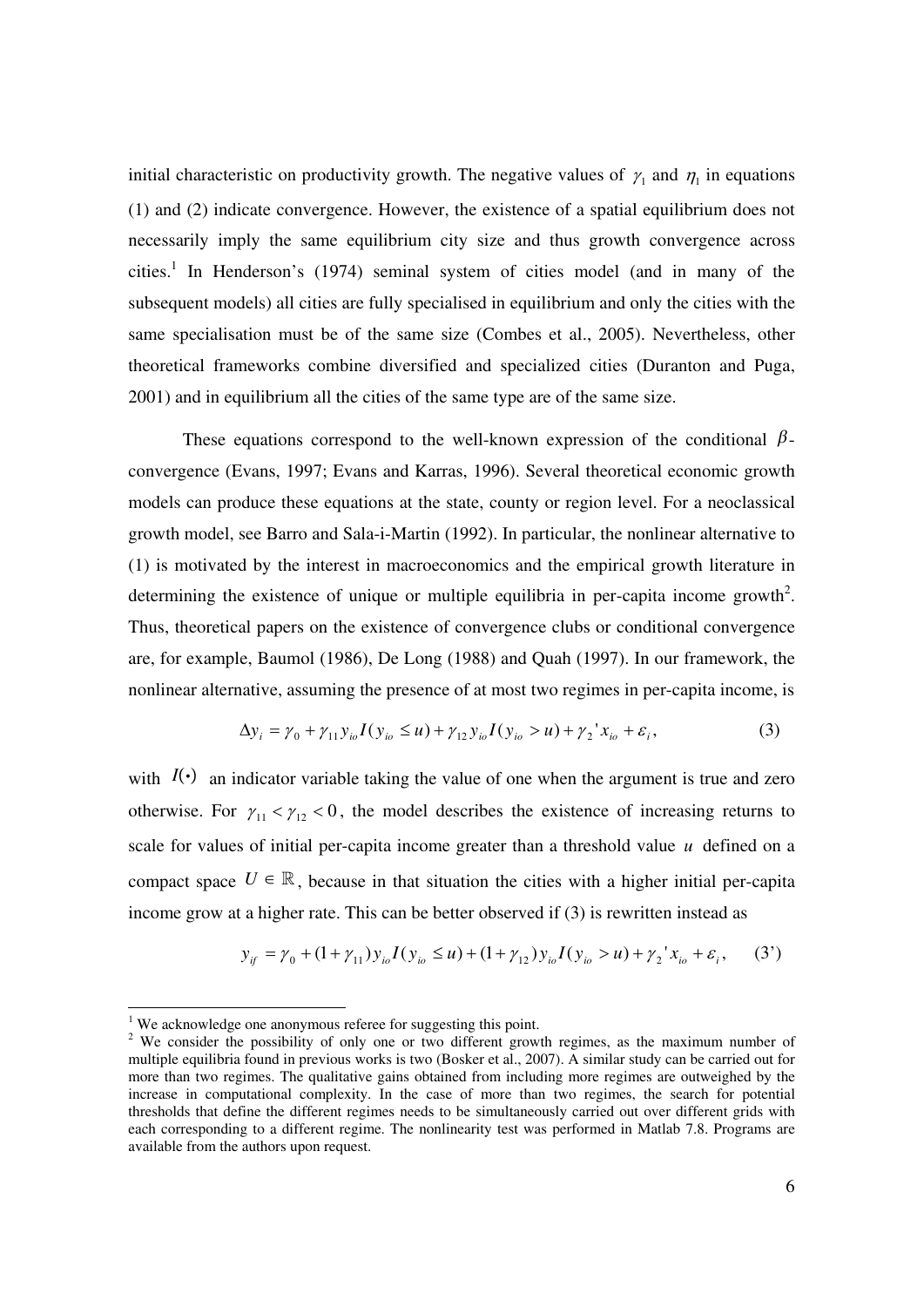In equilibrium ( $E[\varepsilon] = 0$ ) this model yields two different balanced growth paths. In the lower regime, per-capita income in equilibrium is equal to  $y_{it}^{(1)} = -\frac{\gamma_0 + \gamma_2}{\gamma_1}$ 11  $y_{ij}^{(1)} = -\frac{\gamma_0 + \gamma_2^{\prime} x_{io}}{n}$  $y_{if}^{(1)} = -\frac{\gamma_0 + \gamma_2^{\prime} x}{\gamma_1^{\prime} x}$ γ  $=-\frac{\gamma_0 + \gamma_2 \dot{x}_{io}}{x_{io}}$  and in the upper regime the per-capita income in equilibrium is  $y_{it}^{(2)} = -\frac{\gamma_0 + \gamma_2}{\gamma_2}$ 12  $y_{ij}^{(2)} = -\frac{\gamma_0 + \gamma_2' x_{io}}{r}$ .  $y_{if}^{(2)} = -\frac{\gamma_0 + \gamma_2}{x}$ γ  $=-\frac{\gamma_0 + \gamma_2' x_{io}}{\gamma_0}$ . From these expressions and assuming that  $\gamma_0 + \gamma_2' x_{i_0} > 0$ , it is not difficult to see that  $y_{if}^{(1)} \le y_{if}^{(2)}$  if  $\gamma_{11} < \gamma_{12} < 0$ . This leads to two different city sizes for each growth path, but it should be noted that for cities within each growth regime convergence takes place. While some NEG models feature a location pattern that can only lead to 'bang-bang' outcomes (a symmetric equilibrium with all the regions completely symmetrical or a corner one with all mobile agents concentrated in one of the regions), our specification allows for the more realistic result of partial agglomeration, fully consistent with others NEG models (see Pflüger and Südekum, 2008).

 Our model extends the study of Durlauf and Johnson (1995) by providing a formal procedure for dividing the sample. Thus, this approach is different from those proposed in previous empirical studies of growth convergence clubs, such as the regression tree analysis used by Durlauf and Johnson (1995) and the predictive density of the data used by Canova (2004) to identify different clusters of countries or regions. The analogue of equation (3) for measuring nonlinearities in population growth is obtained by replacing the variable  $y_i$ with  $l_i$  in the preceding expression (see equations (6) and (7)). The vector  $x_o$  controls for the effect of socioeconomic and geographical (locational) fundamentals.

A further robustness check to measure the impact of these factors on the response variables is to consider spatial statistical analysis. In a first step, we implement spatial hypothesis tests such as the Lagrange multiplier and Moran's I tests (see Moran, 1950; Anselin, 1988) to assess the spillover effects between neighbouring locations in the residuals of the above regression models. In a second step, we estimate a spatial error model and a spatial autoregressive model with the aim of explicitly considering the impact of neighbouring locations on per-capita income and population growth. In this context, the spatial error model extends model (3) by considering an error variable that satisfies

$$
\varepsilon = \lambda W \varepsilon + v,\tag{4}
$$

7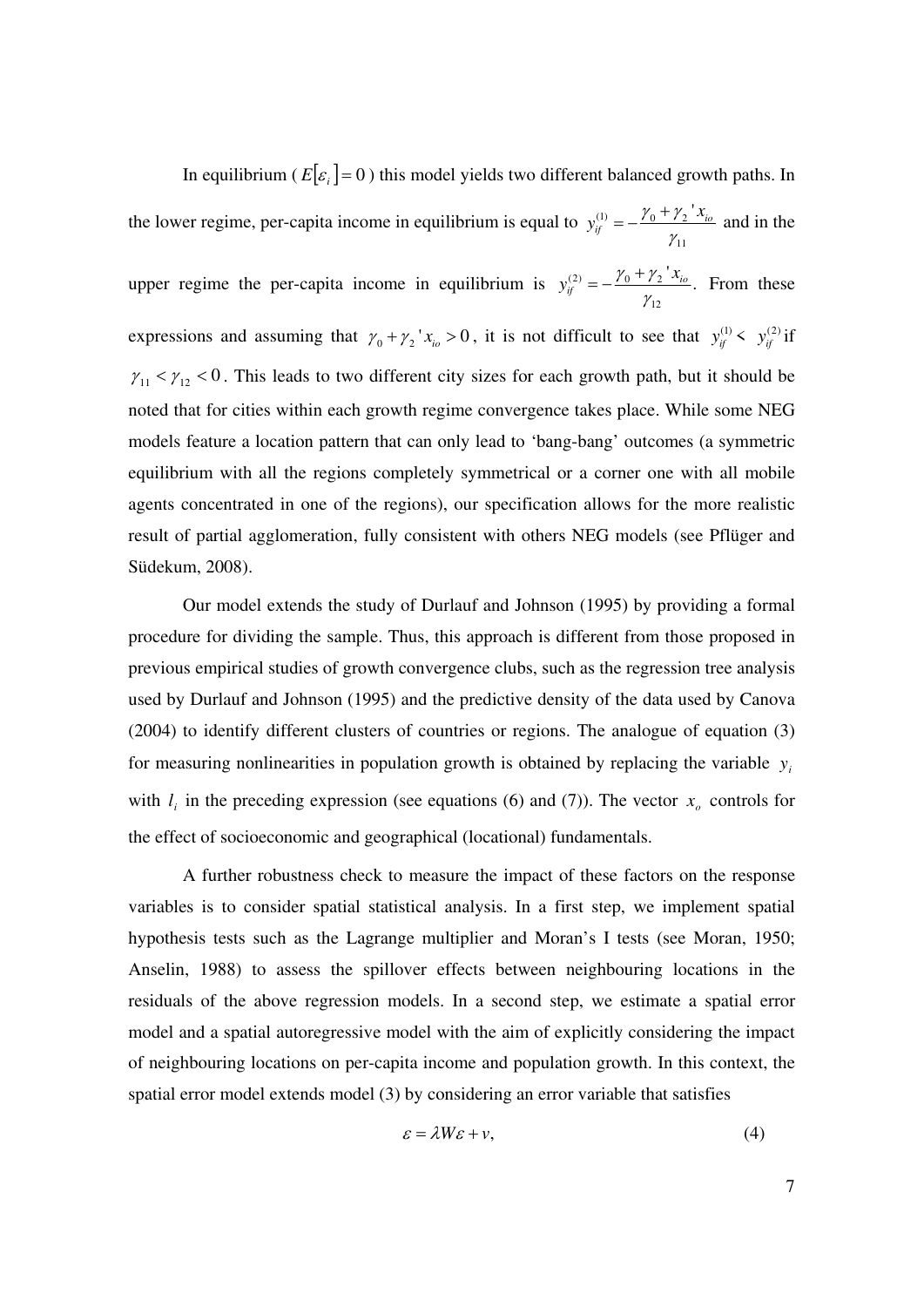with  $|\lambda|$  < 1 being a parameter that reflects the effect of the residuals of neighbouring variables on the residual of location  $i$ ,  $W$  a weighting matrix that measures the distances between the different locations and  $v_i$  and iid random variable that describes the error of the regression model. There exist different possibilities for choosing *W* ; we consider a matrix obtained from the coordinates (longitude and latitude) of the locations in order to construct the Euclidean distance between the cities in the empirical analysis. The spatial autoregressive model considers the following econometric specification:

$$
\Delta y_i = \gamma_0 + \rho W \Delta y_i + \gamma_{11} y_{io} I(y_{io} \le u) + \gamma_{12} y_{io} I(y_{io} > u) + \gamma_2 x_{io} + \varepsilon_i,
$$
\n(5)

with  $|\rho|$  < 1 measuring the effect on the response variable of per-capita income growth in neighbouring cities. Previous studies estimate conditional or unconditional  $\beta$ -convergence models allowing for spatial effects. Fingleton and López-Bazo (2006) survey the literature on empirical growth models with spatial effects and provide theoretical foundations for the linear specification of both spatial models based on two growth models with across-region externalities due to knowledge diffusion. Beaumont et al. (2003) also estimate a  $\beta$ convergence model with spatial effects, allowing for different spatial regimes. They define two different convergence clubs using Exploratory Spatial Data Analysis (a Moran scatterplot) considering a sample of 138 European regions over the period 1980–1995.<sup>3</sup> Therefore, the main difference between previous studies and our method is the procedure for dividing the sample. The threshold parameter  $u$  is estimated by the minimization of the concentrated sum of squared residuals  $\hat{S}(u) = e(u)'e(u)$  with  $e(u)$  being the residual of the corresponding regression model for *u* fixed (see Hansen, 1997).

 The estimation of these models is complex and follows different techniques depending on the regression model assumed. Thus, models (1) and (2) can be estimated by ordinary least squares, and standard asymptotic inference results hold. Model (3) is nonlinear and depends on a prior estimation of the threshold value *u* . Once the threshold value has been estimated, OLS methods can be applied to estimate the remainder of the regression model parameters. Inference on the model parameters is achieved via simulation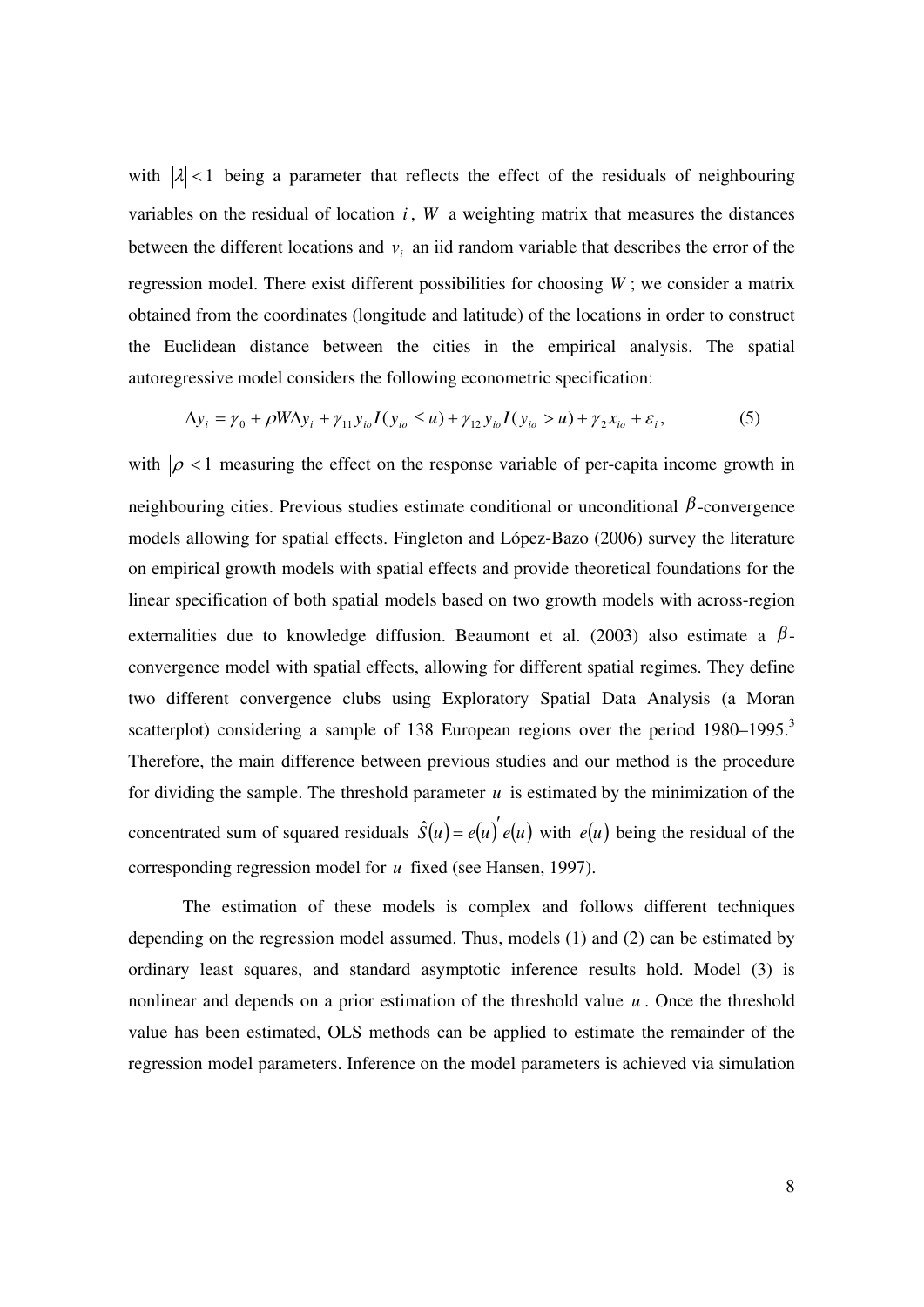and bootstrap methods that approximate the finite-sample distribution of the supremum of Chi-squared tests. Finally, the estimation of spatial models is also cumbersome and needs to be carried out using maximum likelihood techniques under the assumption that the error variables are normally distributed. Inference follows from applying well-known results for maximum likelihood estimation methods.

## **4. Testing the three leading theories**

The above models allow us to derive hypothesis tests for each of the leading hypotheses in the analysis of cross-sectional city growth: increasing returns, random growth and socioeconomic and locational fundamentals. For completeness, we also analyse the existence of increasing returns to scale in population growth and the explanatory power of the regressors outlined above.

#### **4.1. Per-capita Income Growth**

The first hypothesis under study is the existence of increasing returns to scale. Under increasing returns to scale, the accumulation of output beyond a threshold *u* makes cities more productive<sup>4</sup>; thus, per-capita income growth is endogenous. This hypothesis can be tested using several of the above regression specifications. In particular, for models (3) and (5), the hypothesis of interest can be expressed as  $H_{0,RS}$  :  $\gamma_{11} = \gamma_{12}$  vs.  $H_{A,IRS}$ :  $\gamma_{11} \neq \gamma_{12}$ . The differences between both specifications lie on the inclusion or not of spatial effects in the regression equations. The existence of these effects is determined by applying the Lagrange multiplier and Moran's I tests to the residuals of the regression equation (3).

The second hypothesis of interest is to assess the statistical significance of the socioeconomic and locational fundamentals variables. In order to be robust to the existence of increasing returns in per-capita income and spatial effects, we propose testing the

 $3$  There are important differences between Beaumont et al. (2003)'s data and our sample. Their sample size is 9 times smaller than ours and they consider regions from different countries, while our sample includes cities from only one country.

<sup>&</sup>lt;sup>4</sup> This is a macroeconomic approach to increasing returns. However, some of our exogenous variables, i.e. human capital variables, are considered in the literature to be a source of agglomeration economics from a microeconomic perspective (see Duranton and Puga, 2004). This micro-treatment of the model is beyond the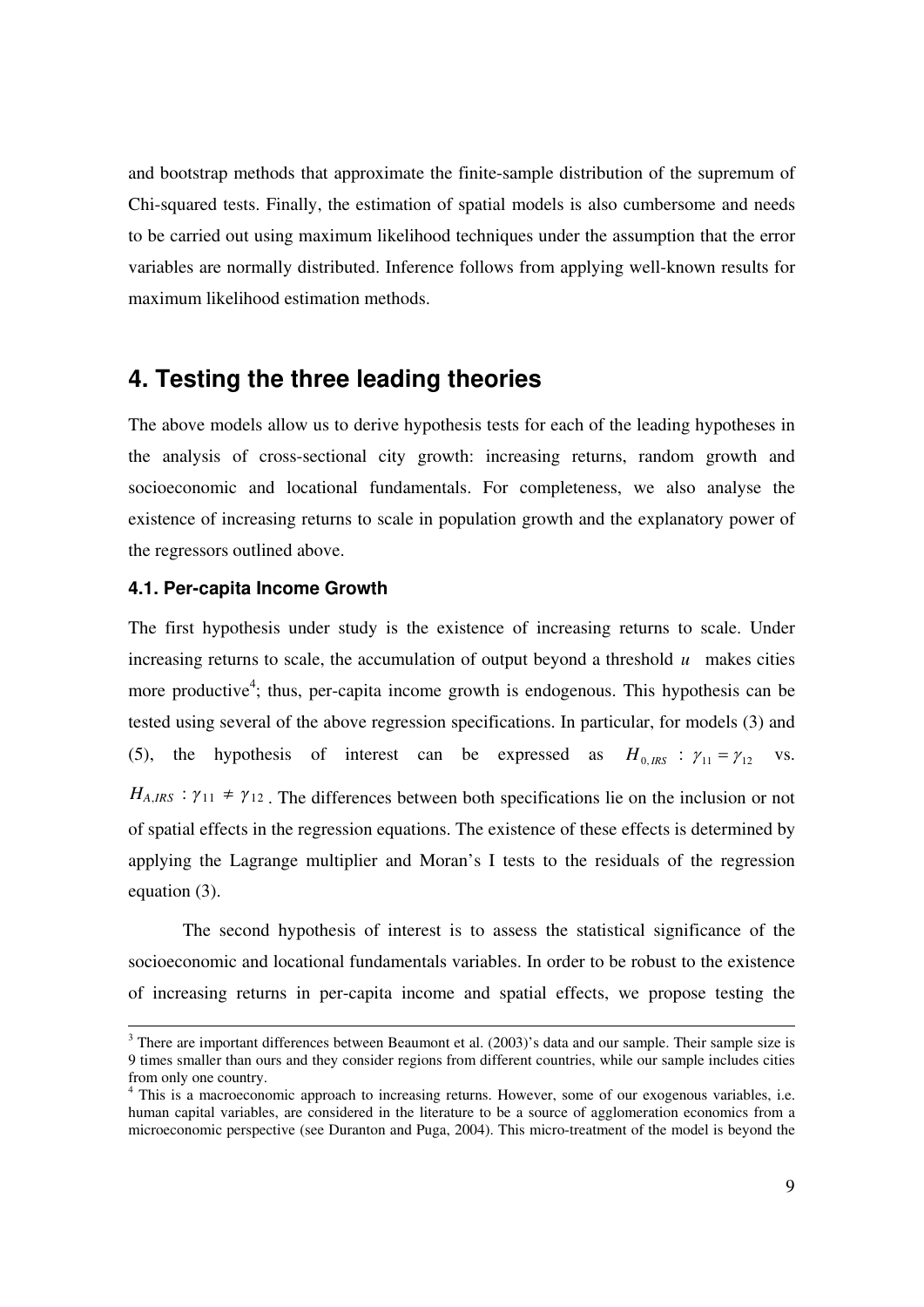hypothesis  $H_{0,L}$ :  $\gamma_2 = 0$  vs.  $H_{A,L}$ :  $\gamma_2 \neq 0$  in model (5). One of the few and pioneering studies concerned with the impact of locational fundamentals is Bloom et al. (2003). These authors are interested in modelling the presence of nonlinearities in percapita income growth from country-level data using a model that incorporates climatological and geographical variables. They propose a Markov regime-switching model in which the probabilities that determine the change of regime depend on these environmental (locational fundamentals) variables.

The last competing theory under analysis is that of random growth, namely, that no explanatory variable helps systematically explain per-capita income growth. The null hypothesis in model (3) is  $H_{0,R}$ :  $\gamma_{11} = \gamma_{12} = \gamma_2 = 0$ . The reader should note that the restriction  $\gamma_{11} = \gamma_{12} = 0$  is the key assumption of the random growth hypothesis. This is because random growth implies that city growth rates are independent of initial city size. By estimating model (5) instead, this hypothesis can be tested under the implicit presence of spatial effects from neighbouring locations. A stronger version of the random growth theory assumes that  $H_{0,R}$ :  $\gamma_{11} = \gamma_{12} = \gamma_2 = \lambda = 0$  or alternatively, for the spatial autoregressive model, that  $H_{0,R}$ :  $\gamma_{11} = \gamma_{12} = \gamma_2 = \rho = 0$ . Under the null hypothesis, percapita income growth is a random variable independently distributed across cities.

#### **4.2. Population Growth**

Similar tests can be carried out to gauge the empirical relevance of the above models in city population growth. The object of interest is to assess whether population growth in US cities is endogenous or exogenously determined by the set of socioeconomic and locational fundamentals discussed earlier. By accommodating the existence of spatial effects, we robustify the methodology in order to consider the spillover cross-border effects that come from neighbouring locations.

The empirical analysis in the next section focuses on the spatial error model

$$
\Delta l_i = \eta_0 + \eta_{11} l_{io} I(l_{io} \le v) + \eta_{12} l_{io} I(l_{io} > v) + \eta_2 x_{io} + \varepsilon_i,
$$
\n(6)

with  $\varepsilon = \lambda W \varepsilon + v$  and  $|\lambda| < 1$  describing the spatial relationship between the residuals of

 $\overline{a}$ 

scope of this paper.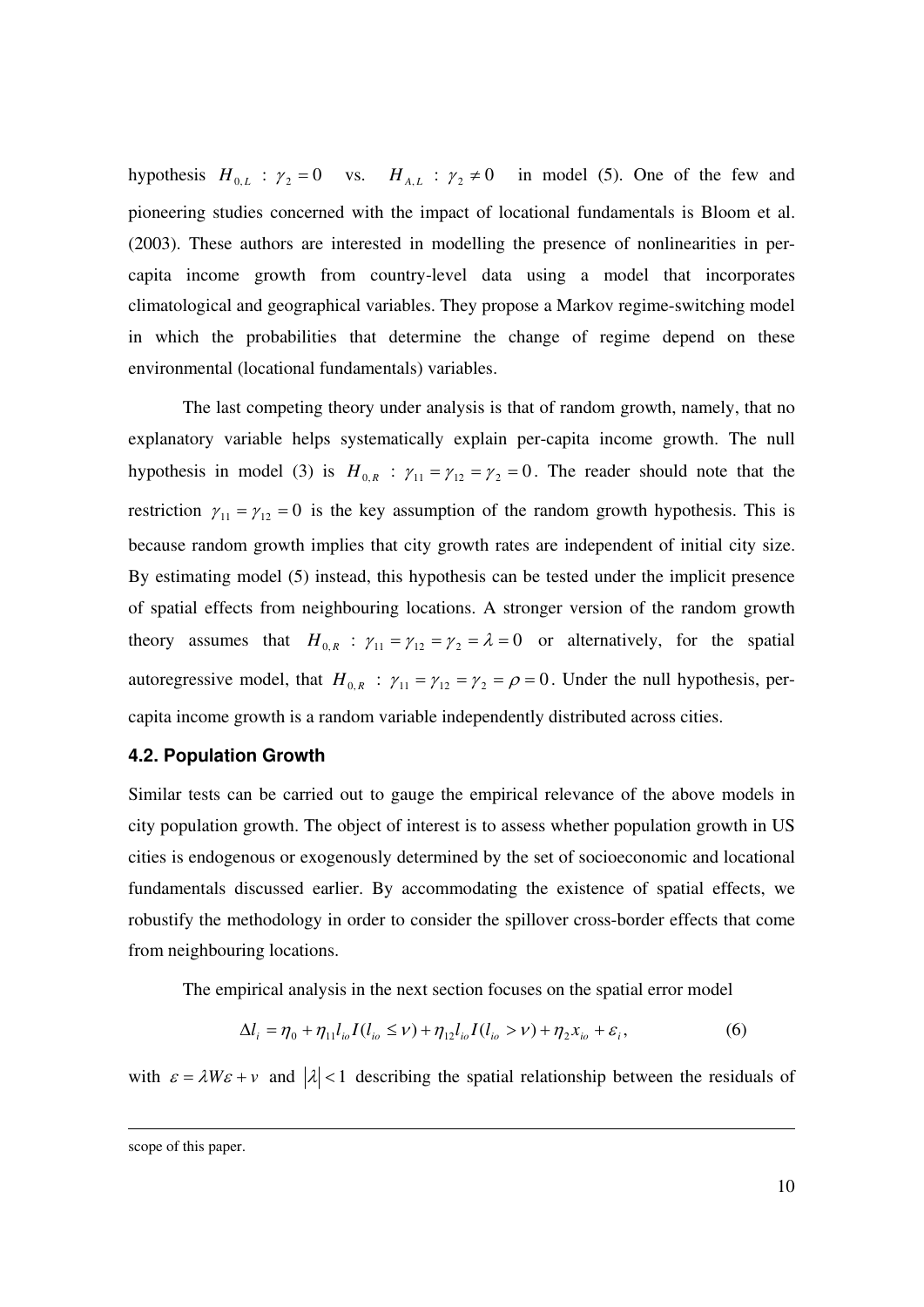the nonlinear model; and on the spatial autoregressive model

$$
\Delta l_i = \eta_0 + \rho W \Delta l_i + \eta_{11} l_{io} I(l_{io} \le v) + \eta_{12} l_{io} I(l_{io} > v) + \eta_2 x_{io} + \varepsilon_i, \tag{7}
$$

with  $|\rho|$  < 1 measuring the effect on the response variable of the growth in population in neighbouring locations*.*

## **5. Empirical Results**

This section illustrates the above econometric models and tests using data from all US cities with more than  $25,000$  inhabitants in  $2000$   $(1,173$  cities).<sup>5</sup> The dataset includes urban, climatological, locational and macroeconomic variables on all these 1,173 cities. This sample represents 41.34% of the total US population in this year, and 52.33% of the total urban population.

#### **5.1. Data**

-

The data came from the censuses for 1990 and 2000 (see Appendix 1 for the details of the data sources). We identified cities as what the US Census Bureau calls "incorporated places". The US Census Bureau uses the generic term incorporated place to refer to a type of governmental unit incorporated under state law as a city, town, borough or village. They are administratively defined "legal" cities; these places have been used recently in the empirical analyses of American city size distribution (Eeckhout, 2004; González-Val, 2010; Ioannides and Skouras, 2013). These cities may occupy a variety of spatial locations in the territory, being either in the core or the periphery or at different distances of more or less large metropolitan areas. In the US, to qualify as a metropolitan area a central city of 50,000 or more inhabitants is needed. Thus, although our cities may occupy very different relative positions in the urban space of metropolitan areas, many of the selected incorporated places that have more than 25,000 inhabitants are the central cities of a metropolitan area.

 $<sup>5</sup>$  There are 141 cities in our sample below the 25.000 inhabitants in 1990. As the sample is defined according</sup> to the largest cities in the latest period, it might imply a slight bias because these are the "winning" cities, namely, those that have presented the highest growth rates (Black and Henderson, 2003). Nevertheless, as the period considered is only one decade, there are almost no "losing cities" excluded that could bias our results.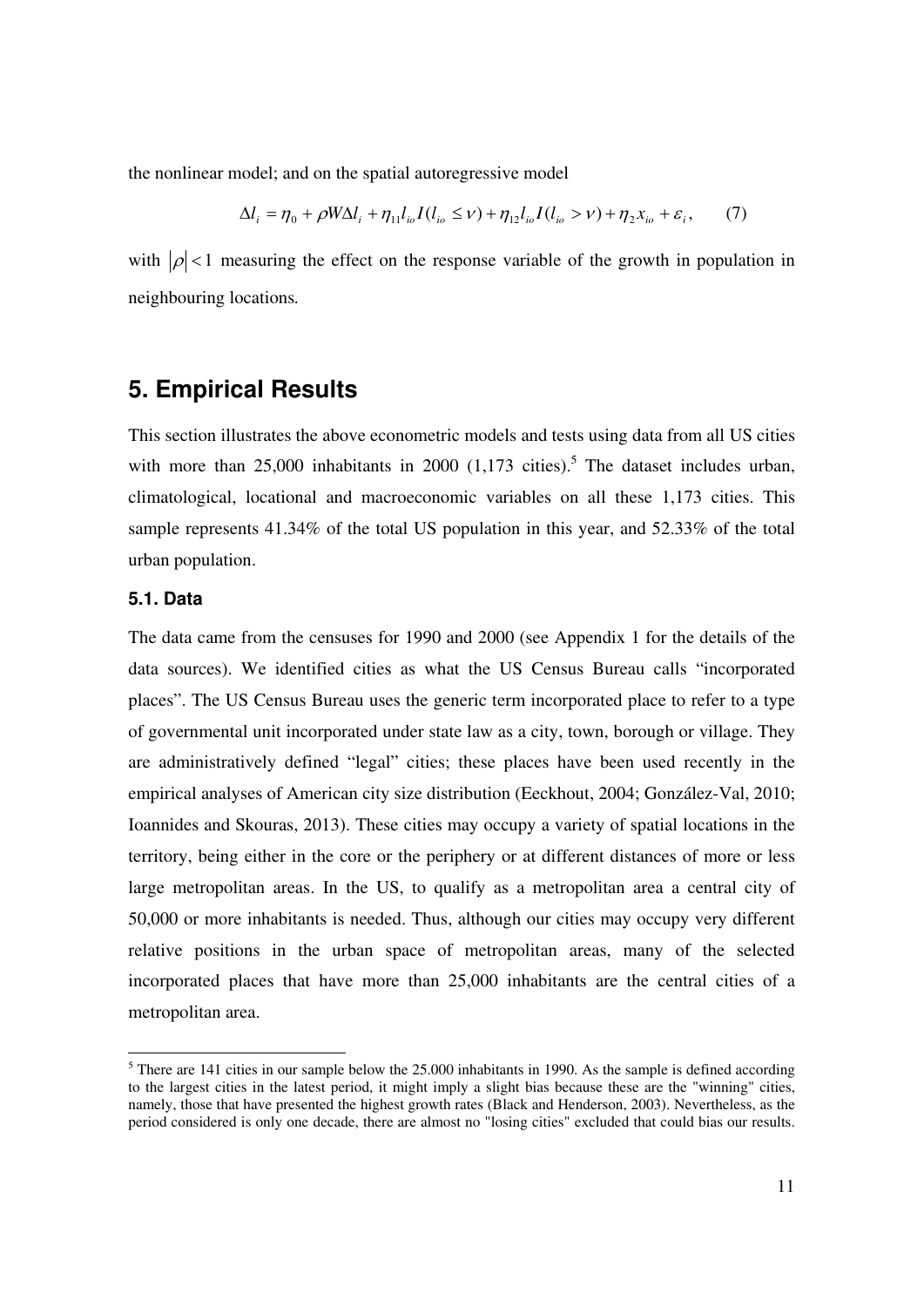US urban growth has also been analysed using other geographical units: counties (Beeson et al., 2001), minor civil divisions (Michaels et al., 2012), metropolitan areas (Dobkins and Ioannides, 2001; Black and Henderson, 2003; Ioannides and Overman, 2003) and urbanised areas (Garmestani et al., 2008). However, researchers usually choose between two basic alternatives: administratively defined cities (incorporated places) and metropolitan areas<sup>6</sup>. Both units have advantages. As Glaeser and Shapiro (2003) indicate, metro areas represent urban agglomerations, covering huge areas that are meant to capture labour markets. Metropolitan areas are attractive because they are more natural economic units, while legal cities are political units that usually lie within metropolitan areas, and their boundaries make no economic sense. However, certain factors, such as human capital spillovers, are thought to operate at a very local level (Eeckhout, 2004). The economic area of influence of labour markets and large infrastructure projects such as airports exceeds the boundaries of single legal cities, while the geographical influence of factors such as public services (schools, public transportation, etc.) and local externalities is more reduced. Finally, the population of incorporated places is almost entirely urban, 94.18% in 2000, compared with 88.35% of urban population in metropolitan areas.

One important limitation of incorporated places is the spillover effect or contagion effect between neighbouring localities, which can influence the urban growth process. We use spatial econometrics to deal with this issue. Moreover, the geographic boundaries of census places can change between censuses. As in Glaeser and Shapiro (2003), we address this issue by controlling for change in land area. We acknowledge that this control may not be appropriate because it is also an endogenous variable that may reflect the growth of the city, nevertheless, none of our results change significantly if this control is excluded. Moreover, we also eliminate incorporated places that either more than doubled land area (37 cities) or lost more than 10% of their land area (five cities). This correction eliminates 42 extreme cases where the city in 1990 is something very different from the city in 2000. The explicative variables chosen are similar to those reported in other studies on city growth in the US and city size, and correspond to the initial 1990 values. The influence of

 $\overline{a}$ 

If we consider all the incorporated places with 25,000 or more inhabitants in 1990 according to the US Census Bureau only 10 out of these 1,077 cities fall below the 25,000 inhabitants in 2000.

<sup>&</sup>lt;sup>6</sup> In fact, information on most of the variables used in this study is only available at the place or metropolitan area level.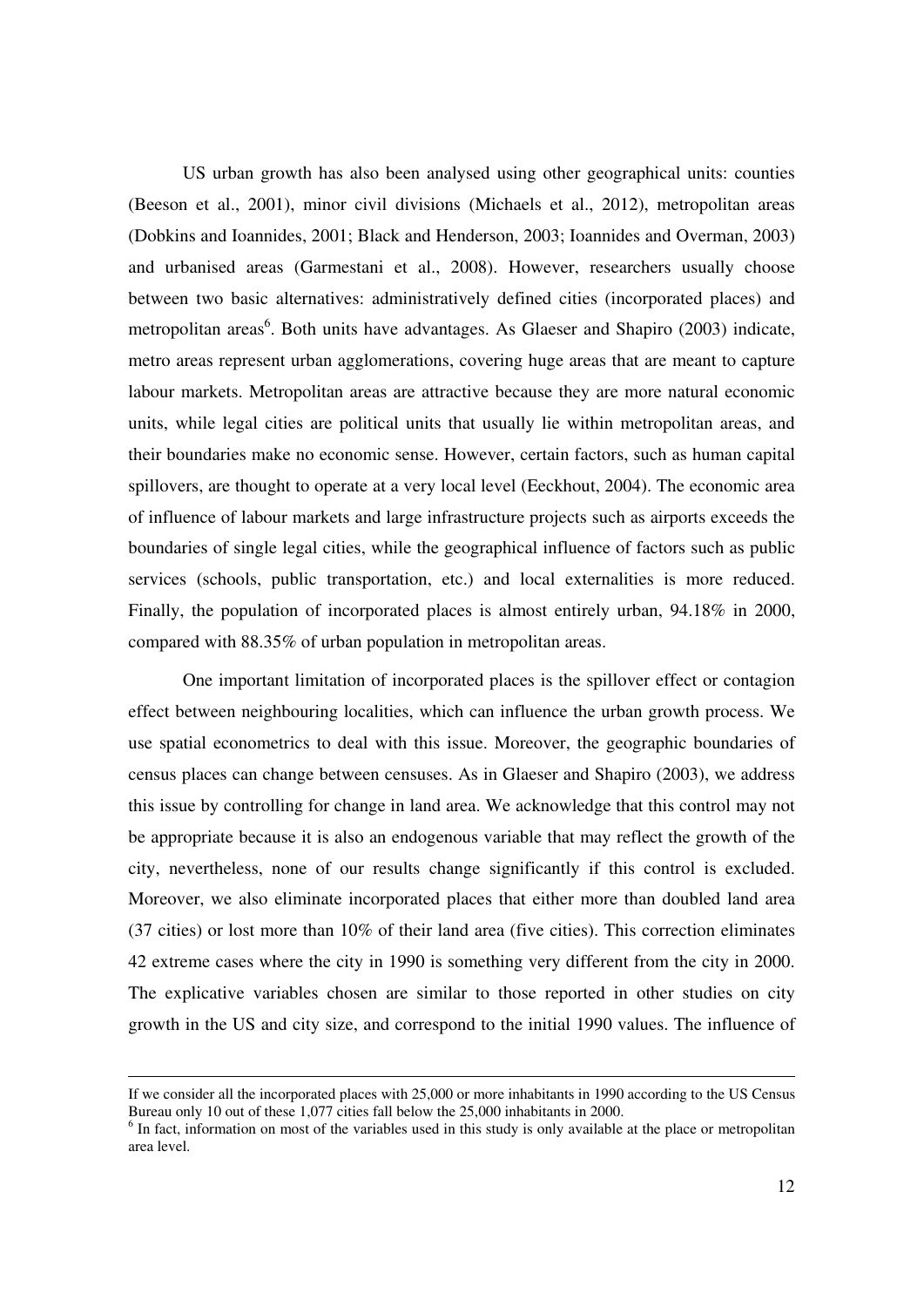some of these variables on determining city size has been empirically illustrated in other studies such as Glaeser et al. (1995) or Glaeser and Shapiro (2003). Our aim is to introduce variables to control for some of the already known empirical determinants of city growth (human capital, density, weather). Table 1 presents the variables, which can be grouped into four types: urban sprawl variables, human capital variables, productive structure variables and weather variables.

Urban sprawl variables aim to reflect the effect of city size on urban growth. For this, we use population density, growth in land area from 1990 to 2000 (as a control for boundary changes) and the variable median travel time to work, which represents the commuting cost borne by workers. Commuting time is endogenous and depends in part on the spatial organisation of cities and location choice within cities. The median commuting time may reflect traffic congestion in larger urbanised areas as well as the size of the city in less densely populated areas, or the remoteness of location for rural towns; in other words, the idea that as a city's population increases, so do the costs in terms of individuals' travel time to work.

Regarding human capital variables, many studies demonstrate the influence of human capital on city size, as cities with better educated inhabitants tend to grow more. For example, Glaeser and Saiz (2003) analyse the period 1970–2000 and show that skilled cities are more productive economically. We take two human capital variables: population with a high school graduate or higher degree and population with some college or higher degree. The former represents a wider concept of human capital, while the latter centres on higher educational levels (some college, Associate degree, Bachelor's degree and Graduate or professional degree).

The third group of variables, referring to productive structure, contains the unemployment rate and distribution of employment by sector. The distribution of labour among the various productive activities provides valuable information about other city characteristics. Thus, the employment level in the primary sector (agriculture, forestry, fishing and hunting and mining) also represents a proxy for the natural physical resources available to the city (cultivable land, port, etc.) Like construction, this sector is also characterised by constant or even decreasing returns to scale. Employment in manufacturing informs us about the level of local economies of scale in production, as this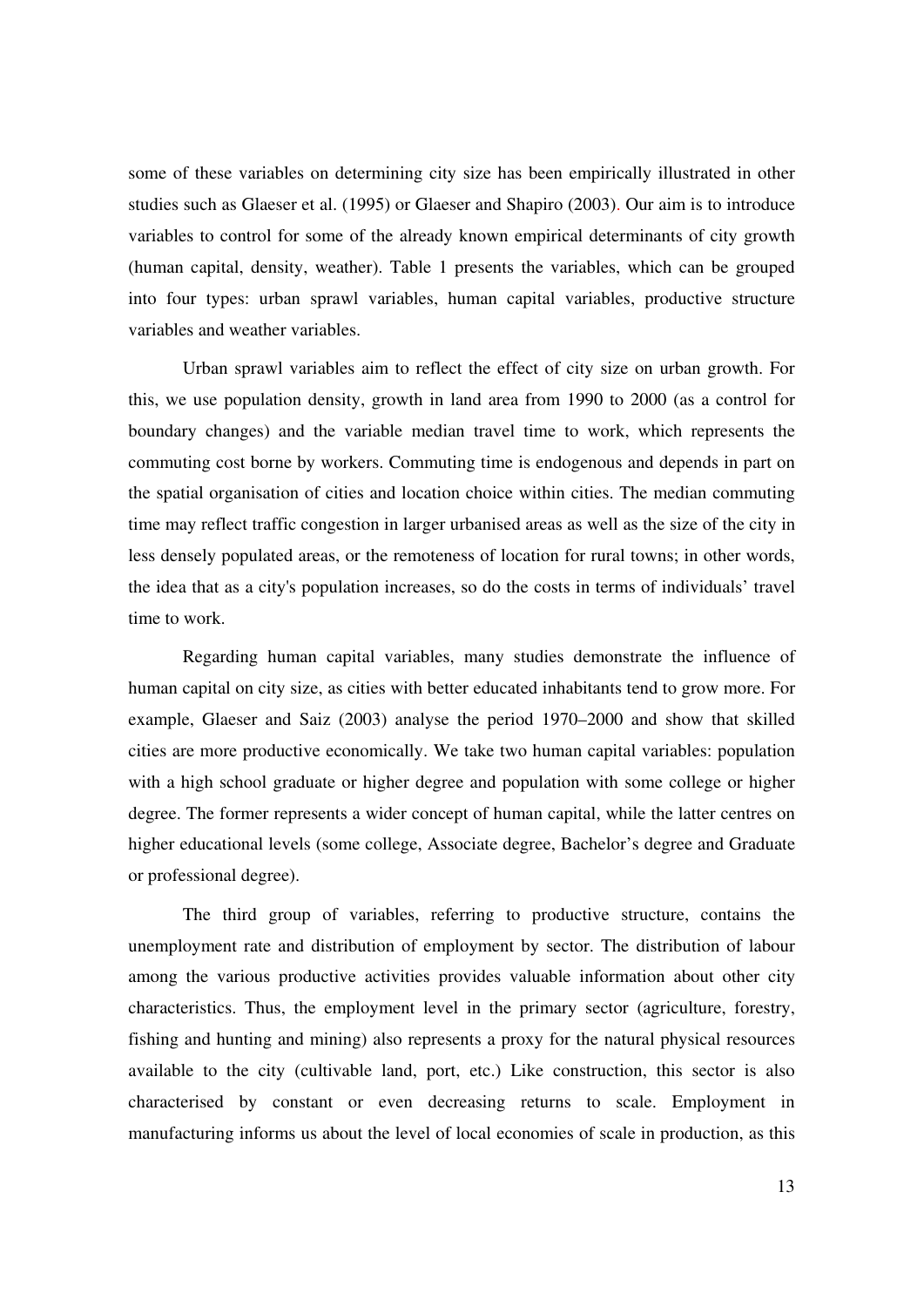sector normally presents increasing returns to scale. A proxy for the market size of the city is the employment in commerce, whether retail or wholesale. Information is also included on employment in the most relevant activities in the services sector: finance, insurance and real estate; educational, health, and other professional and related services; and employment in public administration.

We disaggregate geography into physical geography and the socioeconomic environment and control for both types of characteristics. We use a temperature index as a measure of weather. The temperature discomfort index (*TEMP*\_*INDEX*) represents each city's climate amenity, and is constructed in a similar way as in Zheng et al. (2010). It is defined as:

$$
TEMP\_INDEX_{k} = \sqrt{\frac{(\text{Winter\_temperature}_{k} - \min(\text{Winter\_temperature}))^{2} + (\text{Summer\_temperature}_{k} - \max(\text{Summer\_temperature}))^{2}}{(\text{Winner\_temperature}_{k} - \max(\text{Summer\_temperature}))^{2}}}
$$

where Winter\_temperature and Summer\_temperature are the 30-year average values in January and July in Fahrenheit degrees computed from the data recorded during the period 1971–2000. The index represents the distance of the *k* −city's winter and summer temperatures from the mildest winter and summer temperatures across the 1,173 cities. A higher *TEMP*\_*INDEX* means a harsher winter or a hotter summer, which makes the city a harder place in which to live or produce. Annual precipitation in inches and the percentage of water area over the total land area are also included.

We introduce several dummies to provide information about geographic localisation; these take a value of one depending on the region (Northeast, Midwest, South or West) in which the city is located<sup>7</sup>. These dummies show the influence of a series of variables for which individual data are not available for all places, and which could be directly related to the geographical situation (access to the sea, presence of natural resources, etc.) or, especially, the socioeconomic environment (differences in economic and productive structures).

#### **5.2. Econometric analysis of per-capita income growth**

We first carry out an exploratory analysis of the explanatory variables comprising the set of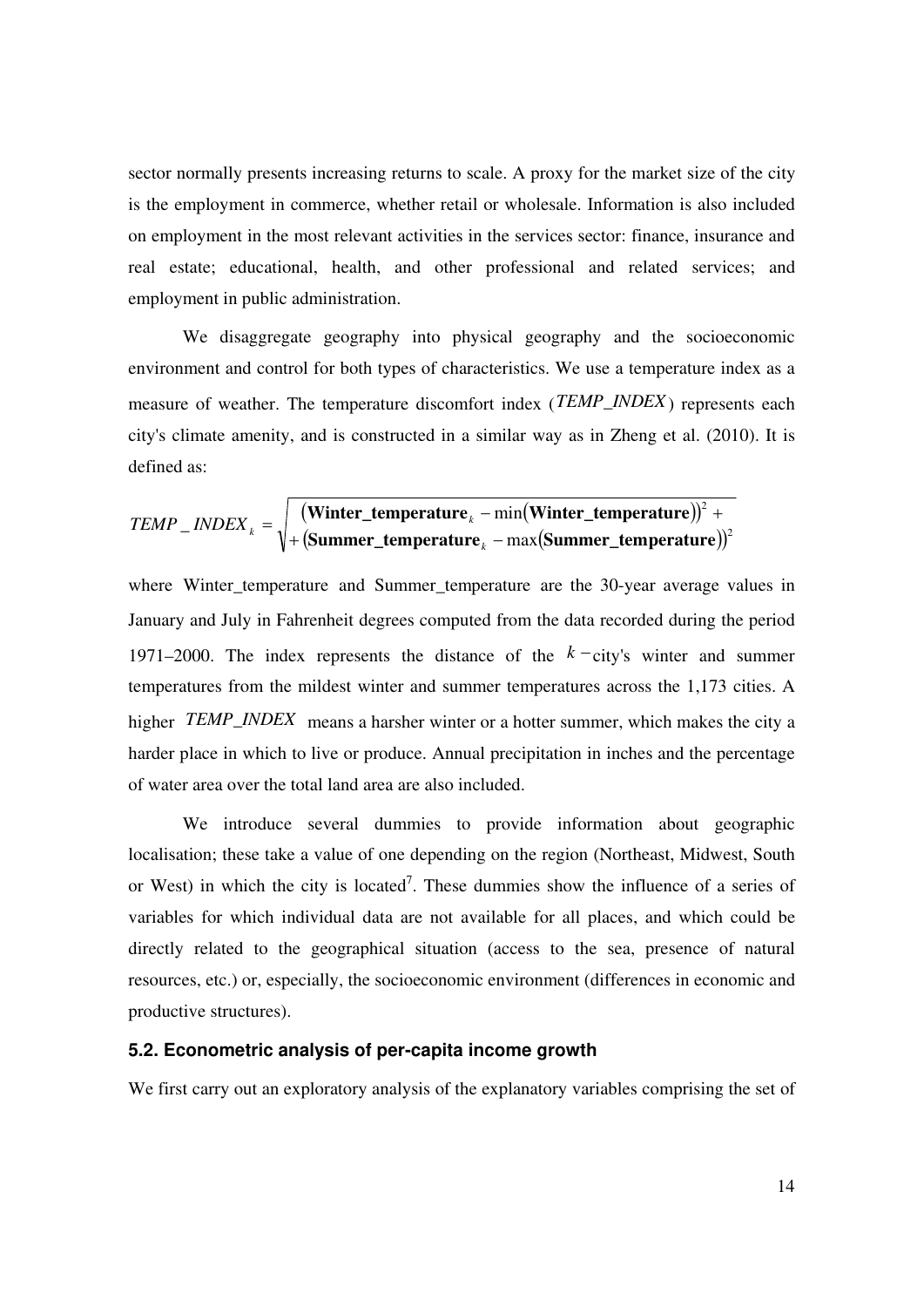locational fundamentals. Thus, Table 1 reports the average values of the explanatory variables over the whole sample of US cities and over the subgroup of cities in the low regime group. These values reflect important differences in the productive structure, education levels and location between these groups. Employment in agriculture and the exploitation of natural resources is higher than average in the cities in the low income group. Public administration also makes a greater than average contribution in these cities. Interestingly, we find that most of these cities are located in the South and West regions of the US, indicating an important locational or regional effect on per-capita income growth. Educational levels, measured by the population with a high school degree or college education, are also well below the average. The descriptive analysis of the sectors of productive activity also shows that the financial, insurance and real estate sectors are associated with high per-capita income levels. Unemployment rates between both groups of cities are also in stark contrast; unemployment is clearly higher in the cities in the low regime group.

Second, we consider the extent of spatial dependence in the data and assess whether this dependence is robust to the inclusion of the locational (geographical) fundamentals defined in this study. To do this we apply the Lagrange multiplier and Moran's I tests to the residuals of the nonlinear regression analysis (3). Table 2 reports the p-values of these tests. These p-values provide clear evidence of the statistical significance of the spatial effects for the spatial error model, whereas for the spatial autoregressive model the statistical evidence is mixed.

Third, we statistically assesss for the presence of threshold nonlinearities in the above spatial models. To do this, the threshold  $u$  is estimated using the Hansen (1997) procedure that minimises the concentrated sum of squares of the residual series indexed by *u* , with *u* defined inside a compact set in the real line. We obtain a threshold estimate for the initial per-capita income of  $\hat{u}_n = 9.2289$ , which corresponds to \$10,187. This threshold estimate defines a lower regime characterised by the parameter  $\gamma_{11} = -0.1522$  for the spatial error model and  $\gamma_{11} = -0.1513$  for the spatial autoregressive model. Meanwhile, the upper regime is defined by  $\gamma_{12} = -0.1464$  for the spatial error model and  $\gamma_{12} = -0.1459$  for

 7 We also introduced state-level dummies into some of the preliminary estimations, but they were not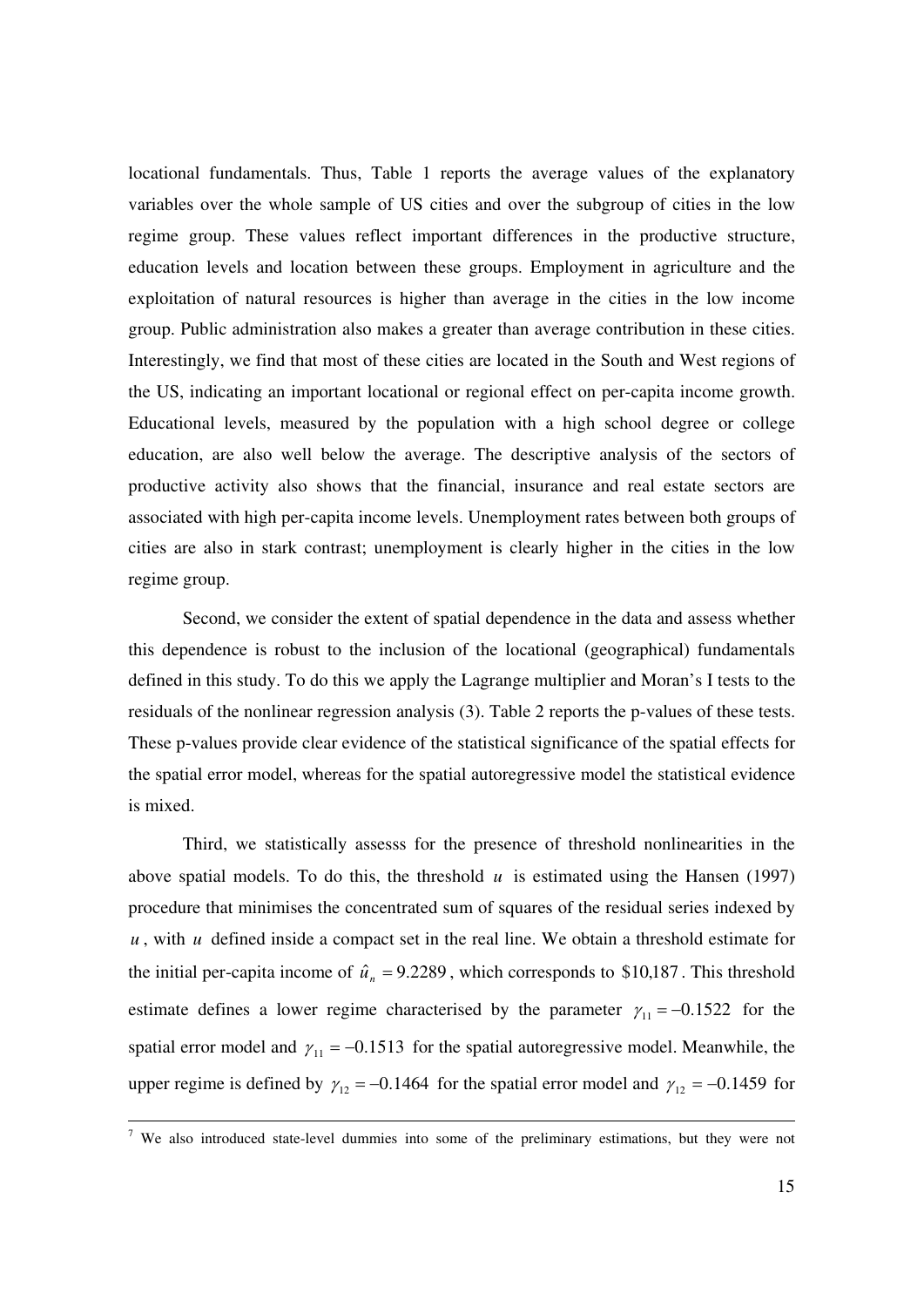the spatial autoregressive model (see columns 3 and 6 in Table 3). These results indicate the existence of two distinct equilibria in per-capita income growth. There are 104 cities in the lower regime. The p-value of the nonlinearity test for the spatial versions of model (3) given by (4) and (5) is zero, demonstrating that the differences between  $\gamma_{11}$  and  $\gamma_{12}$  are statistically significant in both modelling strategies. Interestingly, whereas the estimates of the regression model parameters are similar across the spatial nonlinear models, the spatial effects are in sharp contrast. Thus, the spatial error model reports evidence of negative serial correlation between the residuals of model (3) and provides further support to the choice of model (4) for fitting the spatial dependence in the model errors. In contrast, the parameter estimates of the spatial autoregressive model (5) indicate that the effect of percapita income between neighbouring locations vanishes when controls for geography and social and economic factors are included.

These results are consistent with economic growth theory in that the sign of the parameters is negative, indicating convergence towards equilibrium. Barro and Sala-i-Martin (1992), Evans and Karras (1996), Sala-i-Martin (1996) and Evans (1997) also find statistically significant  $\beta$ -convergence effects using US state-level data, while Higgins et al. (2006) use US county-level data to document statistically significant  $\beta$ -convergence effects across the US. Our analysis is more informative since it provides empirical evidence of the existence of a threshold value beyond which cities achieve higher growth rates, as  $\gamma_{11} < \gamma_{12} < 0$ .

The second question that this article aims to answer is whether socioeconomic and locational fundamentals can add explanatory power to the nonlinear growth model discussed above. To assess this, we estimate both spatial models for the regression specification without the covariates  $x<sub>o</sub>$  and without the subset of socioeconomic covariates, namely productive structure and human capital variables (see Table 3). The results are conclusive in showing the statistical relevance of including both sets of regressors. The difference in log-likelihood between the models in Table 3 and the corresponding likelihood ratio test confirm this finding. Furthermore, the signs of the coefficients are consistent with related studies (Glaeser et al., 1995). The table also shows the statistical

significant.

 $\overline{a}$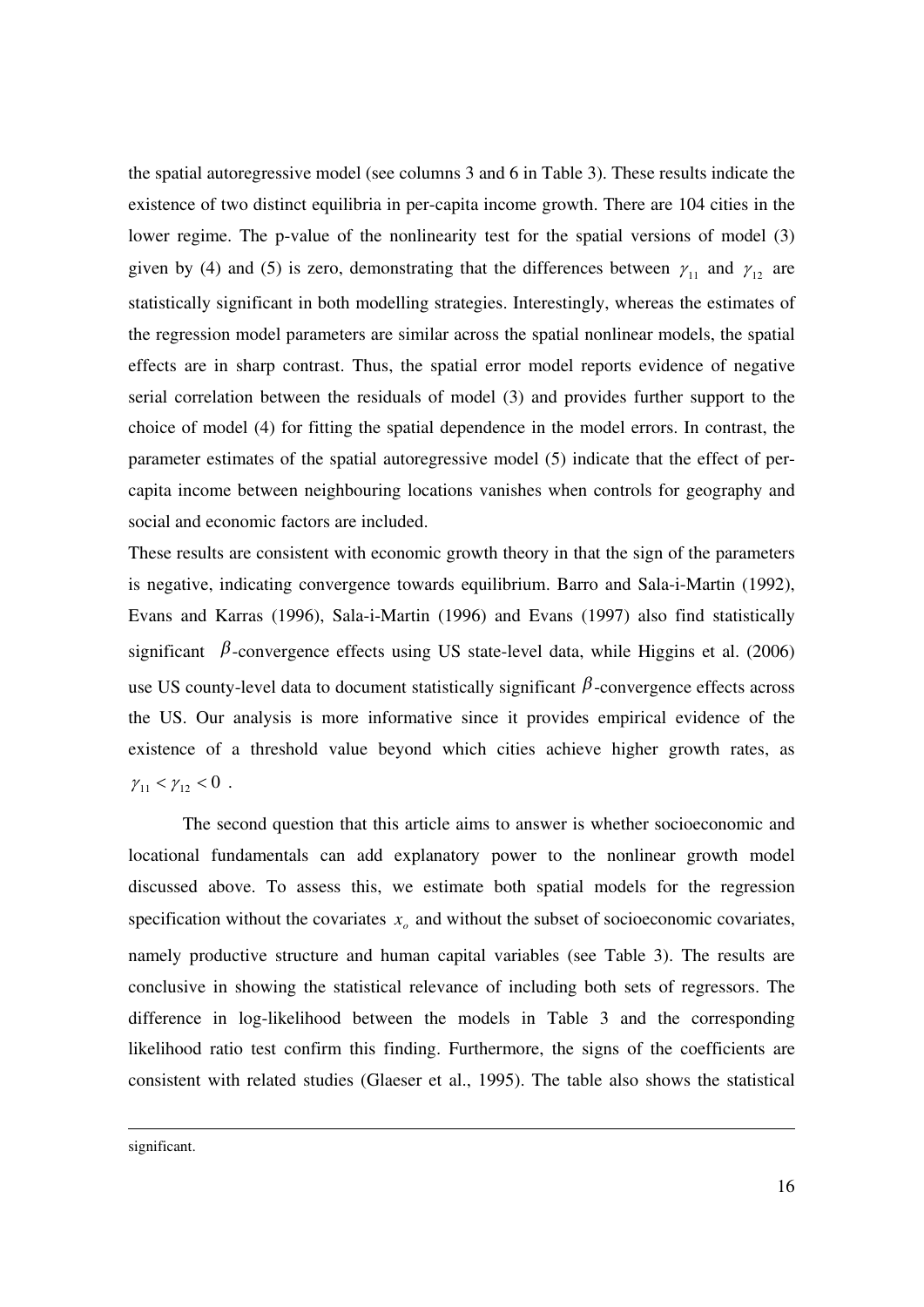significance of the spatial autoregressive model if no other covariate beyond lagged percapita income is included in the regression specification. This finding implies that percapita income in neighbouring locations helps explain per-capita income. Interestingly, the statistical relevance of this model vanishes if the set of regressors that contain the locational fundamentals are included in the multiple regression model. Further, the analysis of the differences in log-likelihood between models also confirms the statistical significance of the socioeconomic variables. These results provide mounting evidence against a strong version of the random growth theory.

#### **5.3. Econometric analysis of population growth**

The analysis of city growth characteristics also concerns the study of population. The supremum nonlinearity test in Hansen (1997) reports a p-value of zero and a threshold estimate of  $\hat{u}_n = 9.9657$ , which leaves 60 observations below the threshold and corresponds to a value of 21,093 inhabitants. Recently, there has also been rising interest in different regimes and switching points in the city size distribution literature. Ioannides and Skouras (2013) estimate a switching point between the body of the city size distribution and its upper tail. Using 2000 Census Places data, they show that there is a switching point from a lognormal to a Pareto law. Curiously, the threshold level we find with our nonlinear growth model is similar to one of the switching points estimated by Ioannides and Skouras (2013). Their estimate for the CDGPR mixture model inspired by Combes et al. (2012) is 16,312 inhabitants with a standard deviation of 5,401.

The next step is to decide on the appropriate regression specification to test for the existence of increasing returns to scale and to assess the importance of socioeconomic and locational fundamentals for explaining growth in city population. Table 2 provides mixed evidence on the relevance of using spatial models to describe the relationship between population growth and the sets of regressors in the study. Whereas the Lagrange multiplier test rejects the null hypothesis of no spatial effects, Moran's I test finds no statistical evidence to reject the null hypothesis. Based on these results, we estimate models (6) and (7), which are robust to spatial effects.

Table 4 collects the estimates of the model parameters of the regression models (6) and (7). The parameter estimates in the low growth regime are  $\eta_{11} = -0.0765$  for the spatial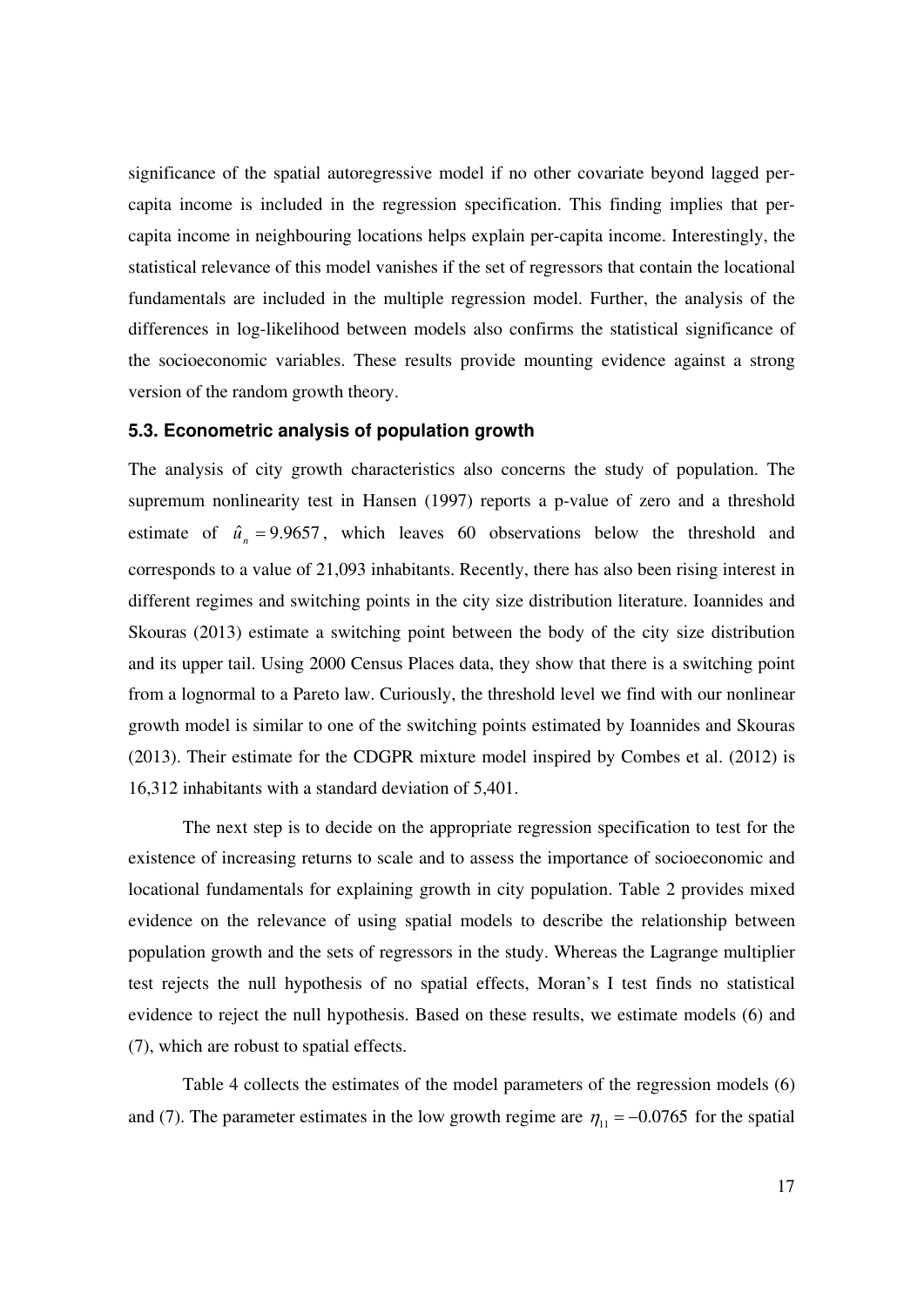error model and  $\eta_{11} = -0.0711$  for the spatial autoregressive model. For the high growth regime, we have  $\eta_{12} = -0.0691$  for the spatial error model and  $\eta_{12} = -0.0635$  for the spatial autoregressive model (columns 3 and 6 in Table 4). These values suggest the existence of increasing returns on population growth in US cities, because  $\eta_{11} < \eta_{12} < 0$ (see models (6) and (7)). The p-value of the corresponding nonlinearity test is zero giving further support to the multiple equilibria hypothesis. Table 4 details the specific marginal effects of the different variables. Our results show that the unemployment rate has no significant effect on income growth but a very small but positive and statistically significant influence on population growth. Unemployment's main effect concerns individuals' movements rather than city's productivity.

In contrast to the analysis of income growth, both spatial regression models are statistically significant in all specifications for the study of population growth. Interestingly, whereas the spatial error model reports a negative spatial correlation between the residuals, the spatial autoregressive model indicates a positive relationship between the population growth rates in neighbouring locations. This phenomenon suggests that population city growth can occur because of population inflows at a regional level.

Table 1 also shows interesting insights into the differences between those cities with low population growth rates and the national average. In contrast to the per-capita income analysis, unemployment rates are well below the average for these cities despite slightly lower than average educational levels. Interestingly, the structure of productive activity is highly diversified with important contributions by the construction, manufacturing and agriculture sectors. Location is also important; there are no cities in our sample with these characteristics in the Northeast region of the US.

A comparison between the models in Tables 3 and 4 shows similar values for the parameter estimates of the regressors. One exception is the parameter values of the two human capital variables under study; increases in the percentage of population with the highest education level (some college or higher degree) have a positive impact on population growth, while the wider concept of human capital (high school graduate or higher degree) has a significant negative effect. These results coincide with those of other studies that analyse the influence of education on city growth. Glaeser and Shapiro (2003)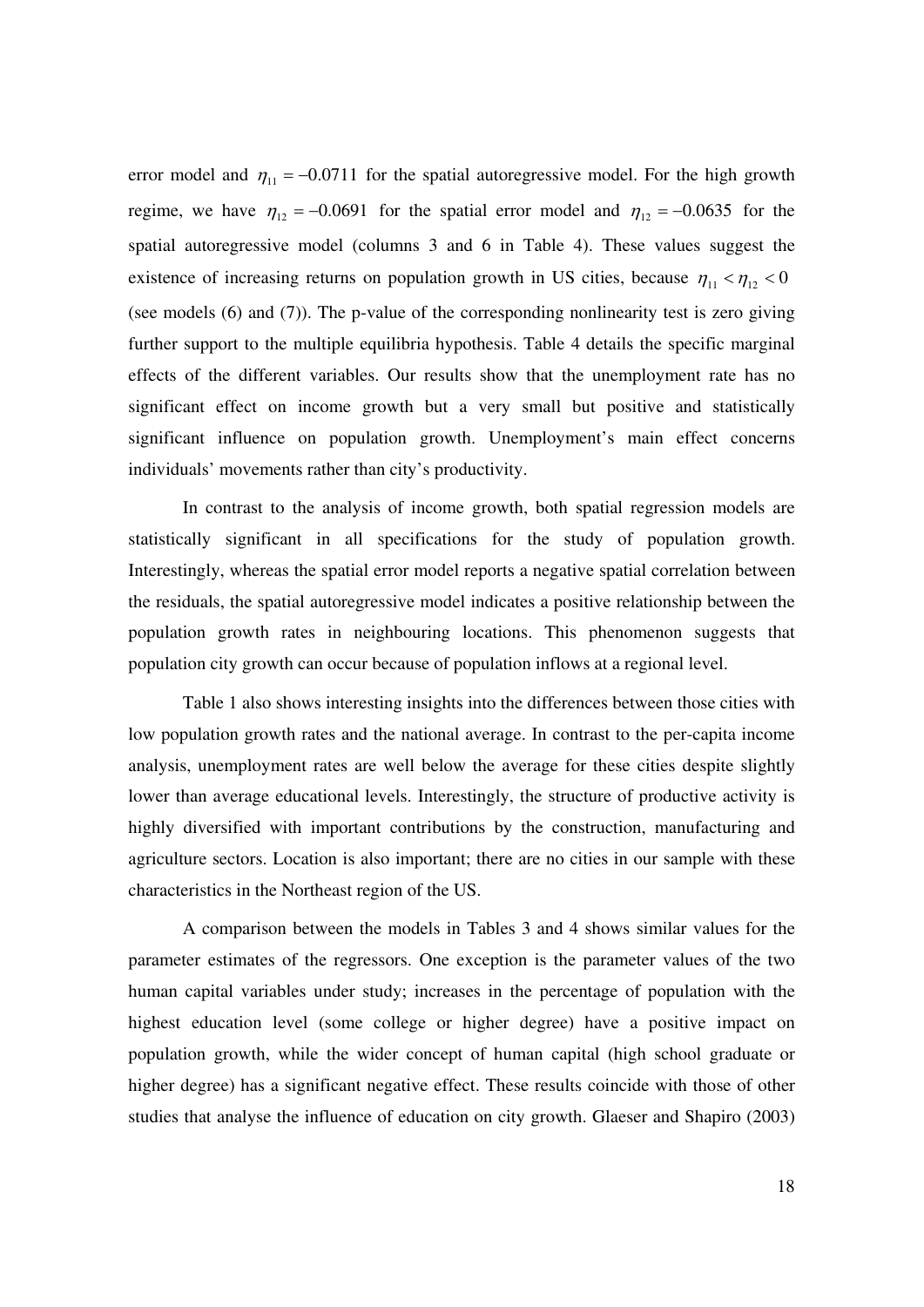also find that workers have a different impact depending on their education levels (high school or college). Finally, the study of environmental variables shows that the influence of climate on population growth is weak, while the temperature index has a negative effect on growth, as expected: a higher index means that the city is a harder place in which to live. However, this coefficient loses significance in some specifications. The same applies to the precipitation variable.

#### **5.4. Robustness analysis**

To assess the robustness of the results discussed in the preceding subsection, we carry out a further empirical analysis. The aim of the following study is to assess the importance of the threshold model in both of the above growth equations for determining the presence of nonlinearities in the above convergence models. To do this we conduct three alternative regression studies that capture potential nonlinear effects of lagged per-capita income and population in the respective growth variables. First, we replace the threshold variables by a polynomial of order three. This alternative modelling strategy explores the statistical significance of higher order effects without requiring complex regression analysis. Further, this approach is highly tractable as it relies on standard multiple linear regression analysis. Note, however, that the method is not as explicit as the threshold model in determining the region exhibiting the nonlinearities. Second, we consider a model the makes allowance for interactions between the locational fundamentals and the lagged of per-capita income and population. By doing so, the model aims to capture multiplicative effects of the variable of interest on the response variable that are determined by the interaction of the variable with the rest of regressors. In some cases, it seems hard to separate locational fundamentals from increasing returns (i. e., the presence of a natural harbor or natural resources might be the cause of local increasing returns; Ellison and Glaeser, 1999); this new specification allows some variation of the fundamental parameters with city size. Third, we investigate the suitability of considering threshold nonlinearities on other variables instead of on per-capita income and lagged population.

 Table 5 reports the results of the spatial tests to determine the existence of spatial effects in the regression model considering the polynomial of order three, instead of the threshold variables, and the regressors considering locational fundamentals. The table shows clear evidence of such effects both for the spatial error model and the spatial lag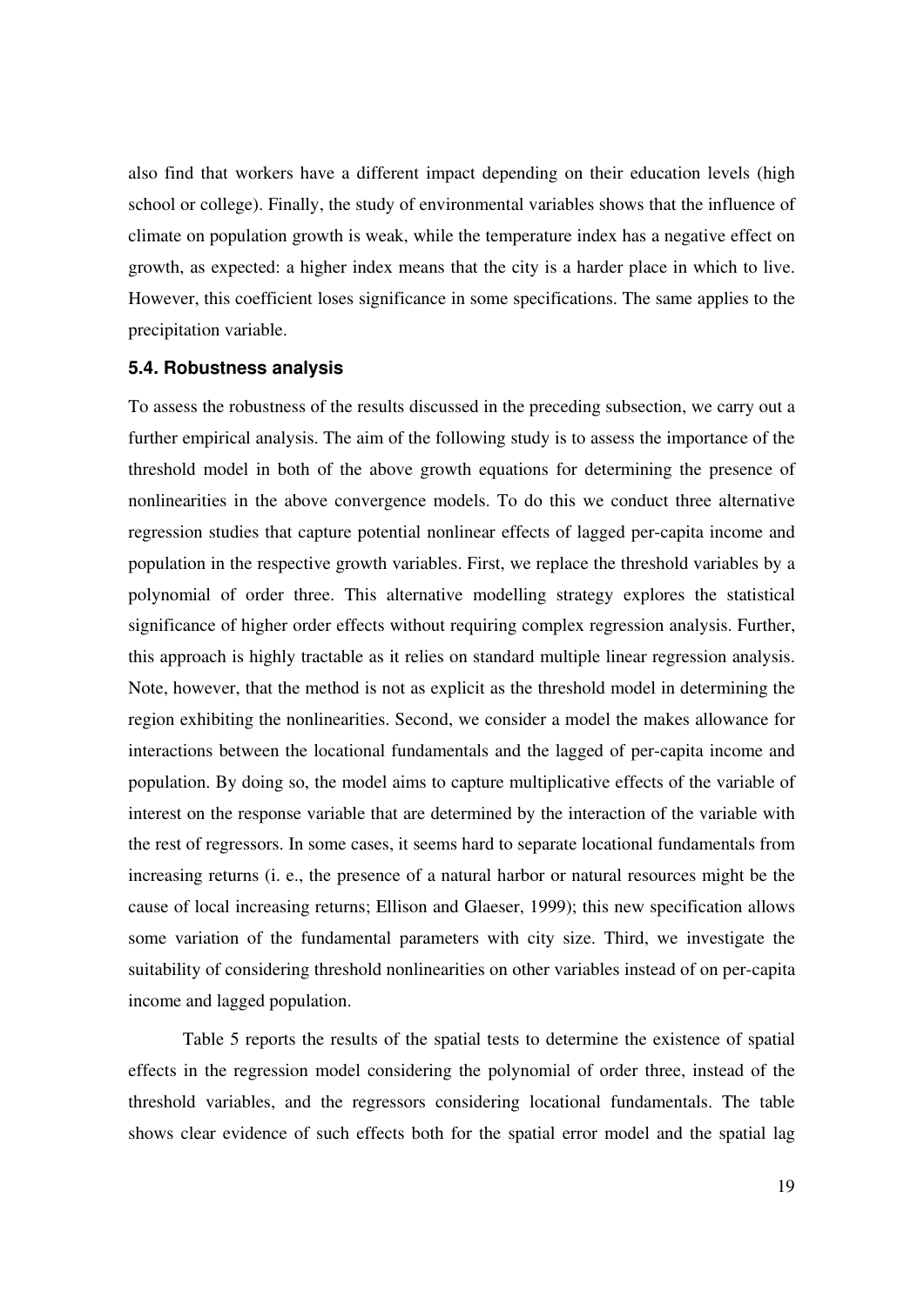model. Table 6 confirms this evidence and supports the nonlinearity of the lagged percapita income in explaining per-capita income growth. Note the lower log-likelihood values of the models in Table 6 compared to their counterparts in Table 4. These statistics suggest the better fit of the threshold model than of the polynomial and confirm the superior performance of threshold models for capturing piecewise nonlinearities in the data. The results for the polynomial model fitted to population growth are not reported because in this example the algorithm to estimate the model parameters only shows convergence for the simple model without locational fundamentals $\delta$ . Surprisingly, the polynomial terms are not statistically significant in the simple case. The statistics of the spatial tests reported in Table 7 provide further empirical evidence on the presence of such effects under other nonlinear specifications of the baseline model. Table 8 reports the results for the spatial regression models that incorporate interactions between the lagged income variable and the rest of explanatory variables. The results suggest some relevance of the interactions between variables, the log-likelihood function is high and comparable in some cases to the threshold model. Interestingly, some of the locational fundamentals lose statistical significance when combined with the rest of regressors incorporating the interactions. The results corresponding to the analysis of population growth are surprisingly disappointing. None of the locational fundamentals is significant in the model. The third robustness analysis explores the suitability of alternative threshold models putting the emphasis on nonlinearities on the locational fundamentals rather than in the endogenous income and population variables. Unreported results provide mixed evidence on the success of such models in explaining income and population growth. Thus, we find that human capital variables and some productive structure variables such as manufactures, wholesale and retail trade, and professional services exhibit nonlinearities in explaining city growth. Nevertheless, these nonlinearities in the locational fundamentals do not change the hypotheses tested nor the main results.

Overall, the robustness analysis confirms the existence of nonlinearities in the relationship between lagged income and lagged population and next period's growth. The threshold model shows a very strong performance in terms of model fit compared to the polynomial model and the model considering interactions with the locational fundamentals.

-

<sup>&</sup>lt;sup>8</sup> These results are available from the authors upon request.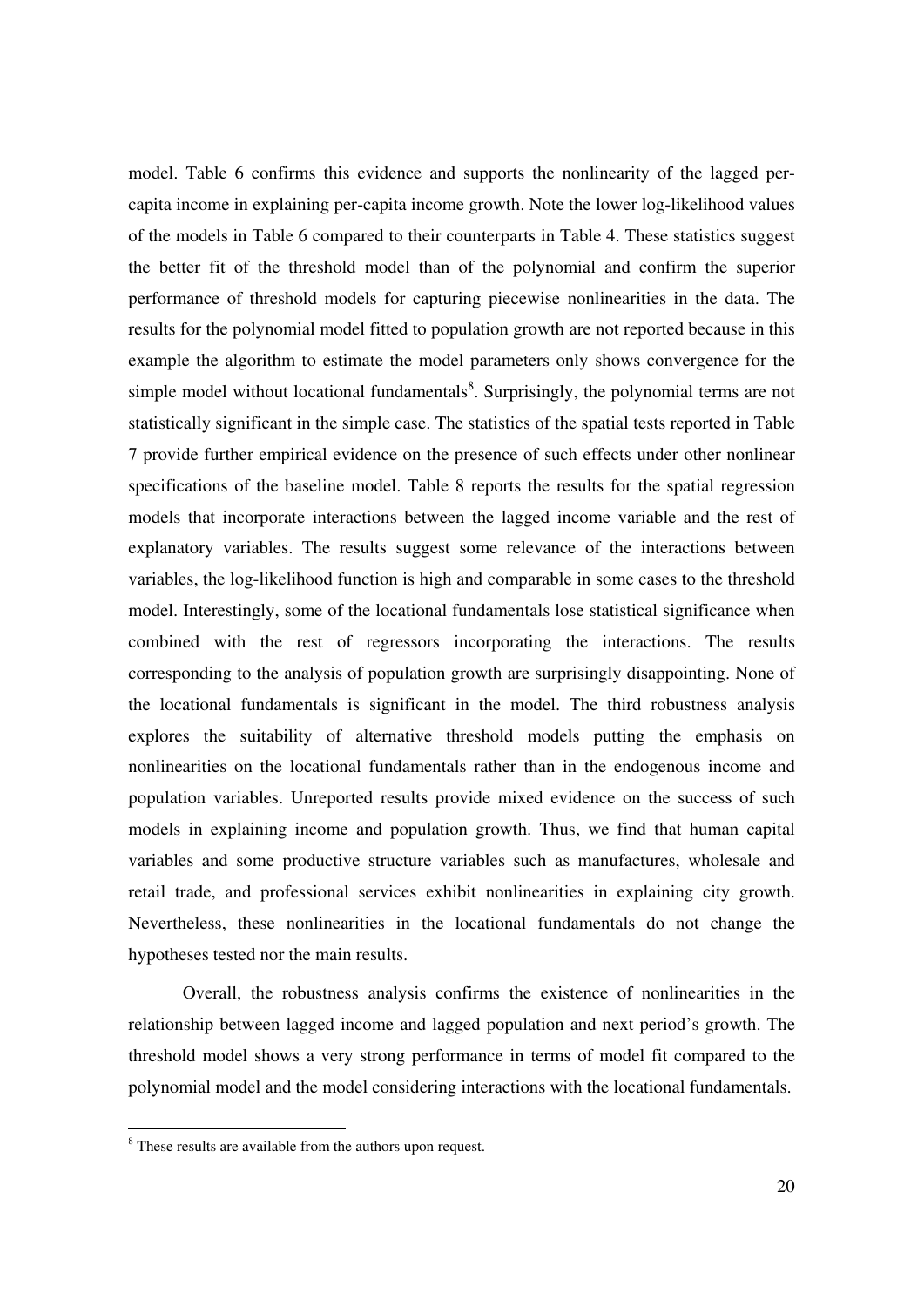## **6. Conclusion**

The empirical analysis of city growth has long been open to debate by researchers in urban and geographical economics. This article has discussed three competing theories given by increasing returns to scale leading to multiple equilibria, the importance of locational fundamentals in determining the different equilibrium paths or the absence of any of these theories. To assess which of these theories is better supported by the data on city growth we have developed a cross-sectional threshold model that makes allowance in the absence of shocks for two distinct equilibrium paths. This model incorporates a set of socio-economic and climatological variables that proxy the locational fundamentals. We have also considered the impact of spatial effects in city growth due to neighbouring locations and not reflected by our set of regressors.

The conclusions of our empirical analysis that cover a sample comprising the 1,173 largest US cities confirm the existence of increasing returns to scale on both city per-capita income and population growth in the 1990s. The threshold values that determine these nonlinearities correspond to wealth and population levels near the left end of their respective distributions, supporting the view that there exist some barriers to growth in small locations. This finding is consistent with the literature on poverty traps in macroeconomic studies of cross-sectional economic growth at the country level. Nevertheless, our results also highlight the importance of the locational fundamentals in explaining differences in growth across cities. These variables have in fact more explanatory power than the threshold variables chosen to capture the endogenous growth process. Both sets of results combined suggest that the process of city growth is determined, to a large extent, by initial conditions. Nevertheless, there are also some other factors that contribute to growth such as climate, the level of education or the composition of the productive structure, amongst others.

Our results also suggest other sources of city growth not captured by the above theories and the corresponding empirical models. Thus, we observe strong spatial effects pointing out the significance of neighbouring effects in determining city growth. These effects can be due to some common characteristic shared by cities in a specific region such as climate, legislation or economic policies that make cities more or less appealing for attracting population and wealth. The importance of these spatial effects suggest that there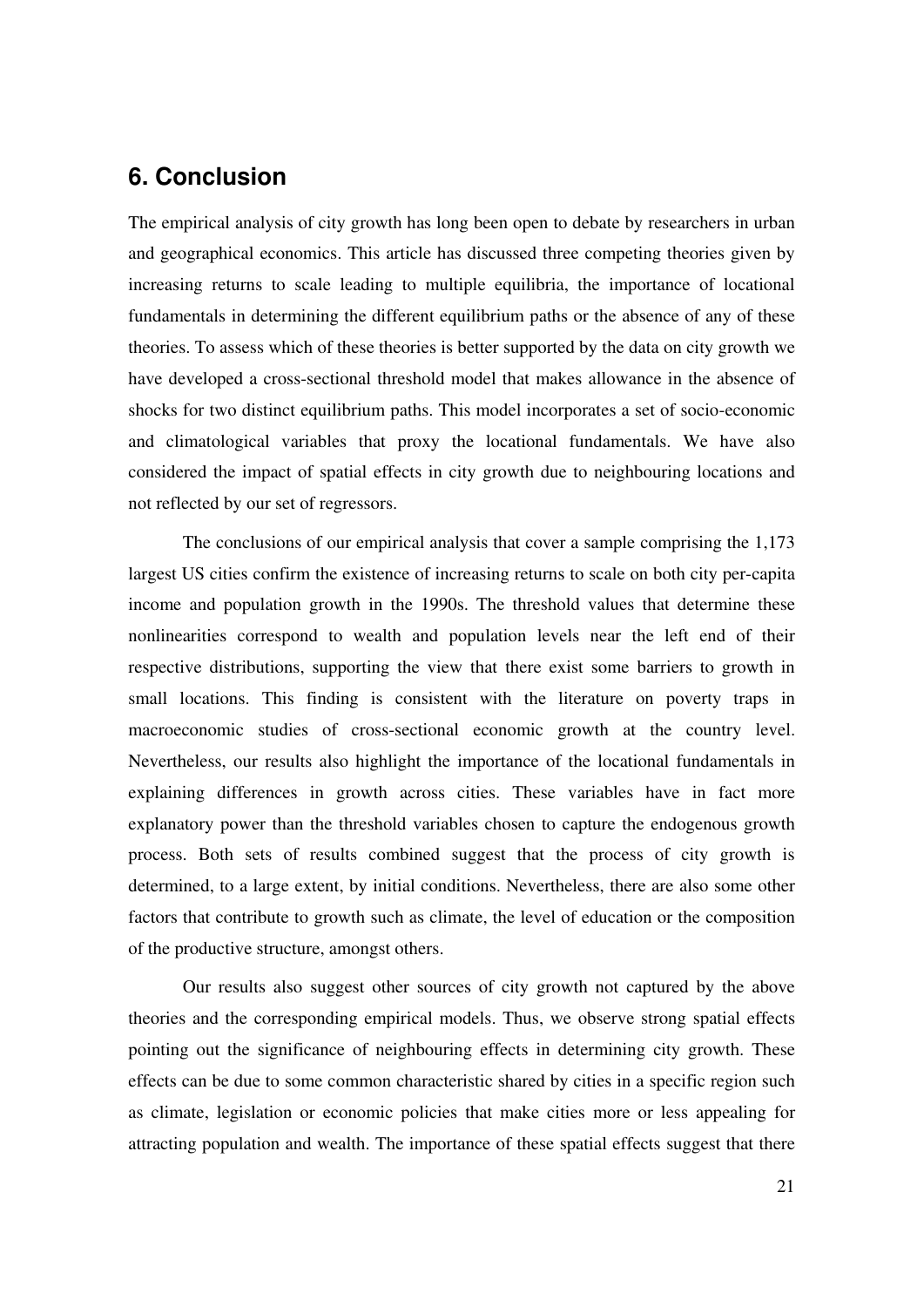may be other theories, beyond and above the three aforementioned, building on the existence of clustering effects at the county or region level that can provide alternative explanations of city growth. Thus, these spatial effects can capture internal economies of scale, large industry effects spilling over a region, cultural effects characteristic of a region or state or knowledge diffusion across locations. The understanding of the variables behind the spatial effects is beyond the scope of this paper and is left for future research.

 Finally, it is worth mentioning that the period considered does not provide conclusive evidence of one theory against the others. This is because the growth process observed in this decade can change in former or later periods depending on several factors (e.g. innovation cycles; see Robson, 1973; Favaro and Pumain, 2011).

## **Appendix 1: Data sources**

The US Census Bureau offers information on a large number of variables for different geographical levels, available on its website: www.census.gov. Using the American FactFinder tool, you can download data from decennial census in 1990 and 2000 on most of the variables in our study: population and per-capita income levels in 1990 and 2000, median travel time to work, educational variables and productive structure variables. Data on active population and unemployed people, required to construct the unemployment rates, can also be found there. The data set containing all these economic and demographic city variables used in the regressions is the 1990 Census Summary Tape File 3 (STF 3).

Land and water area data, needed to construct the variables land area growth, population per square mile and percentage of water area, also come from the US Census Bureau:

http://www.census.gov/population/www/censusdata/places.html, and

http://www.census.gov/geo/www/gazetteer/places2k.html.

Finally, the source for the weather variables (temperatures used to construct the discomfort index and annual precipitation) is the US National Oceanic and Atmospheric Administration (NOAA), National Climatic Data Center (NCDC), Climatography of the United States, Number 81, available online at:

http://cdo.ncdc.noaa.gov/cgi-bin/climatenormals/climatenormals.pl.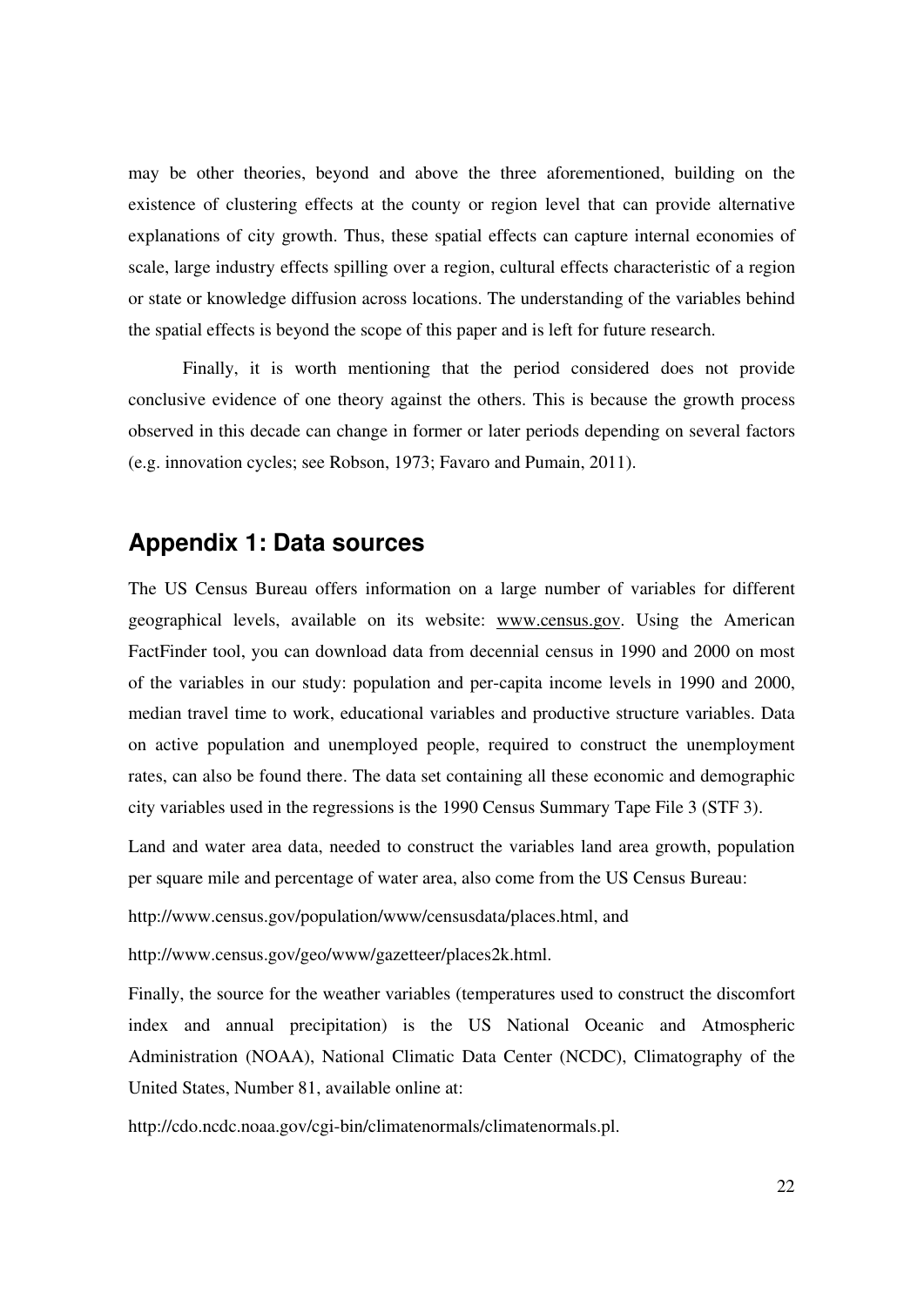## **References**

Anselin, L. (1988). Lagrange multiplier test diagnostics for spatial dependence and spatial heterogeneity. Geographical Analysis, 20: 1–17.

Baumol, W. (1986). Productivity Growth, Convergence, and Welfare: What the Long-Run Data Show. American Economic Review, 76: 1072–1085.

Barro, R. J., and X. Sala-i-Martin (1992). Convergence. Journal of Political Economy, 100(2): 223–251.

Beaumont, C., C. Ertur and J. Le Gallo (2003). Spatial convergence clubs and the European regional growth process, 1980-1995. In B. Fingleton (ed) European Regional Growth: Springer-Verlag, 131–158.

Beeson, P.E., D. N. DeJong, and W. Troesken (2001). Population Growth in US Counties, 1840-1990. Regional Science and Urban Economics, 31: 669–699.

Berry, B. J. L. and J. D. Kasarda (1977) Contemporary Urban Ecology, New York: Macmillan Publishing Co.

Black, D., and V. Henderson (2003). Urban evolution in the USA. Journal of Economic Geography, 3(4): 343–372.

Bloom, D., D. Canning, and J. Sevilla (2003). Geography and Poverty traps. Journal of Economic Growth, 8: 355–378.

Bosker, E. M., S. Brakman, H. Garretsen, and M. Schramm (2007). Looking for multiple equilibria when geography matters: German city growth and the WWII shock. Journal of Urban Economics, 61: 152–169.

Canova, F. (2004). Testing for convergence clubs in income per capita: a predictive density approach. International Economic Review, 45: 49–77.

Champernowne, D. (1953). A model of income distribution. Economic Journal, LXIII: 318–351.

Chasco, C, A. López, and R. Guillain (2012). The influence of geography on the spatial agglomeration of production in the European Union. Spatial Economic Analysis, 7(2): 247– 263.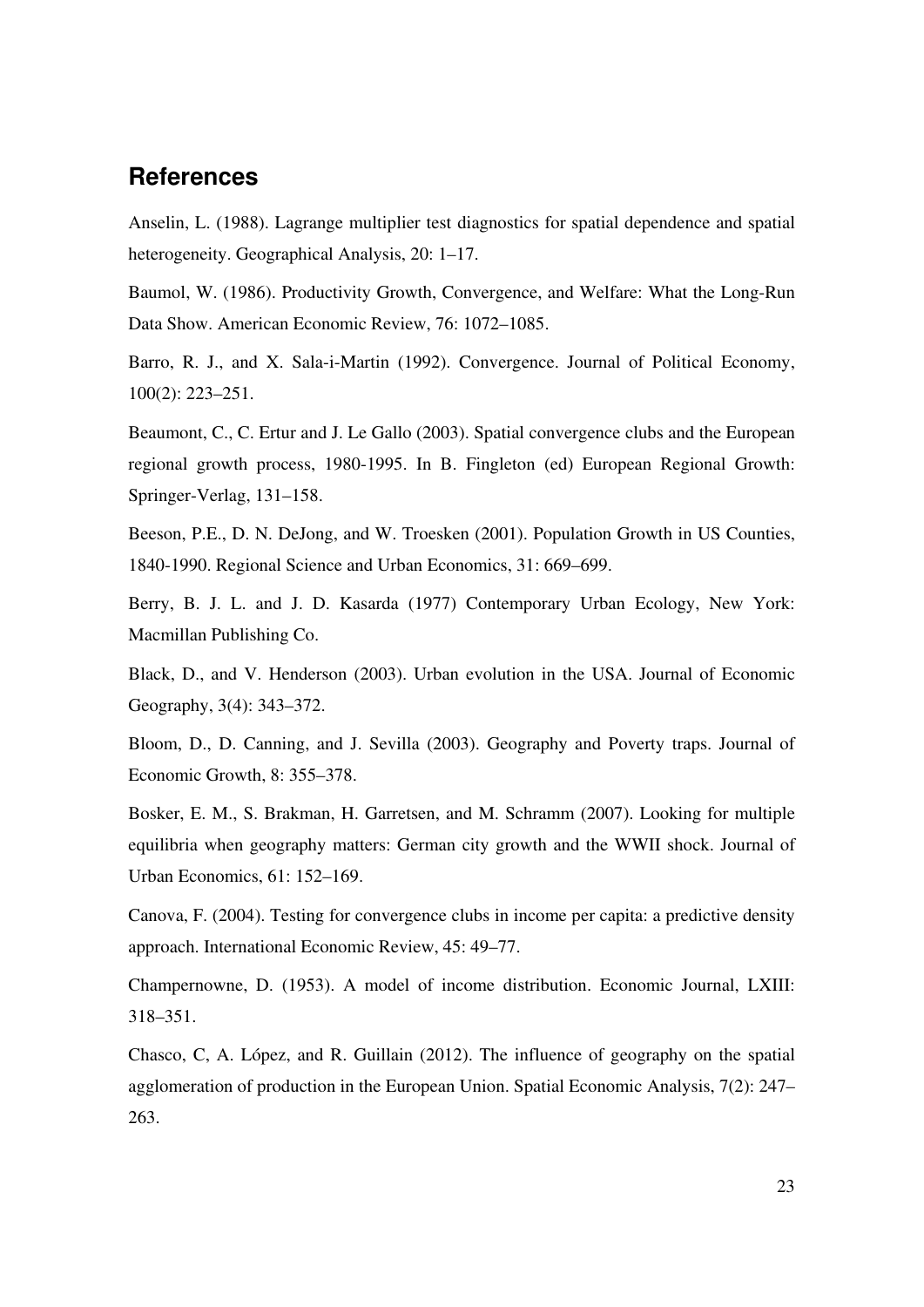Combes, P.-P., G. Duranton, L. Gobillon, D. Puga, and S. Roux (2012). The Productivity Advantages of Large Cities: Distinguishing Agglomeration from Firm Selection. Econometrica, 80(6): 2543–2594.

Combes, P.-P., G. Duranton, and H. G. Overman (2005). Agglomeration and the adjustment of the spatial economy. Papers in Regional Science, 84(3): 301–530.

Davis, D. R., and D. E. Weinstein (2002). Bones, Bombs, and Break Points: The Geography of Economic Activity. The American Economic Review, 92(5): 1269–1289.

Davis, D. R., and D. E. Weinstein (2008). A search for multiple equilibria in urban industrial structure. Journal of Regional Science, 48(1): 29–65.

De Long, J. B. (1988). Productivity Growth, Convergence, and Welfare: Comment. American Economic Review, 78: 1138–1154.

Dobkins, L. H., and Y. M. Ioannides (2001). Spatial interactions among US cities: 1900– 1990. Regional Science and Urban Economics, 31: 701–731.

Duranton, G., and D. Puga (2001). Nursery Cities: Urban Diversity, Process Innovation, and the Life Cycle of Products. American Economic Review 91(5), 1454-1477.

Duranton, G., and D. Puga (2004). Micro-Foundations of Urban Agglomeration Economies. Handbook of Urban and Regional Economics, Vol. 4, J. V. Henderson and J. F. Thisse, eds. Amsterdam: Elsevier Science, North-Holland, Chapter 48, pp. 2064–2117.

Durlauf, S., and P. Johnson (1995). Multiple Regimes and Cross-country Growth Behavior. Journal of Applied Econometrics, 10: 365–384.

Eeckhout, J. (2004). Gibrat's Law for (All) Cities. American Economic Review, 94(5): 1429–1451.

Ellison, G., and E. L. Glaeser (1999). The geographic concentration of industry: Does natural advantage explain agglomeration? American Economic, Review Papers and Proceedings, 89(2): 311–316.

Evans, P. (1997). How Fast Do Economies Converge? Review of Economics and Statistics, 79(2): 219–225.

Evans, P., and G. Karras (1996). Do Economies Converge? Evidence from a Panel of U.S. States. Review of Economics and Statistics, 78(3): 384–388.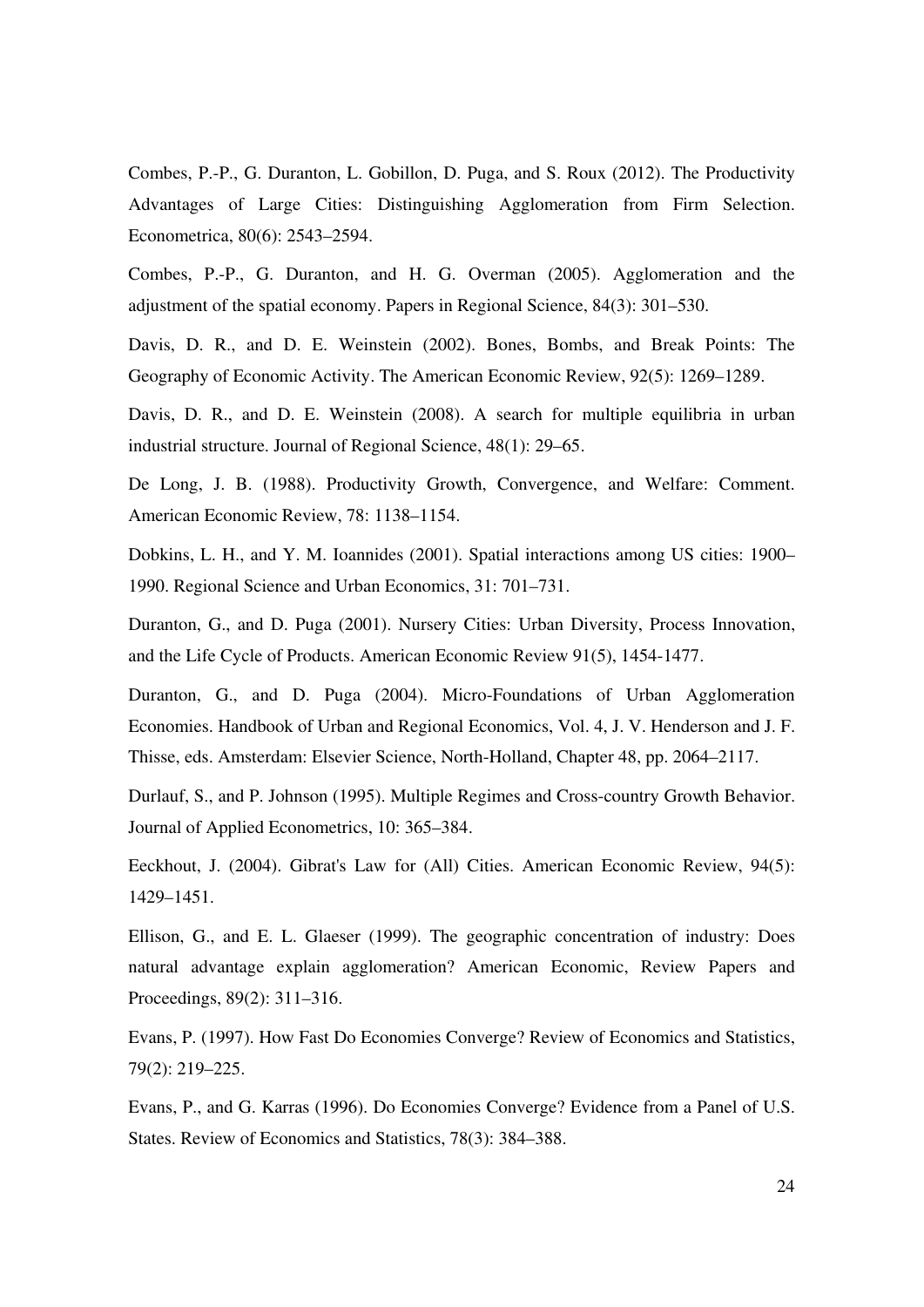Favaro, J.-M., and D. Pumain (2011). Gibrat Revisited: An Urban Growth Model Incorporating Spatial Interaction and Innovation Cycles. Geographical Analysis, 43: 261– 286.

Fernihough, A., and K. Hjortshøj O'Rourke, (2014). Coal and the European industrial revolution. NBER Working Paper No. 19802.

Fingleton, B., and E. López-Bazo (2006). Empirical growth models with spatial effects. Papers in Regional Science, 85(2): 177–198.

Gabaix, X. (1999). Zipf's law for cities: An explanation. Quarterly Journal of Economics, 114(3): 739–767.

Garmestani, A. S., C. R. Allen, and C. M. Gallagher (2008). Power laws, discontinuities and regional city size distributions. Journal of Economic Behavior & Organization, 68: 209–216.

Glaeser, E. L., and A. Saiz (2003). The Rise of the Skilled City. Harvard Institute of Economic Research, Discussion Paper number 2025.

Glaeser, E. L., J. A. Scheinkman, and A. Shleifer (1995). Economic growth in a crosssection of cities. Journal of Monetary Economics, 36: 117–143.

Glaeser, E. L. and J. Shapiro (2003). Urban Growth in the 1990s: Is city living back? Journal of Regional Science, 43(1): 139–165.

González-Val, R. (2010). The Evolution of the US City Size Distribution from a Long-run Perspective (1900–2000). Journal of Regional Science, 50(5): 952–972.

Hansen, B. E. (1997). Inference in TAR models. Studies in Nonlinear Dynamics and Econometrics, 2: 1–14.

Henderson, J. V. (1974). The Sizes and Types of Cities. The American Economic Review, Vol. 64(4): 640–656.

Higgins, M. J., D. Levy, and A. T. Young (2006). Growth and Convergence Across the U.S.: Evidence from County-Level Data. Review of Economics and Statistics, 88(4): 671– 681.

Ioannides, Y. M., and H. G. Overman (2003). Zipf's law for cities: An empirical examination. Regional Science and Urban Economics, 33: 127–137.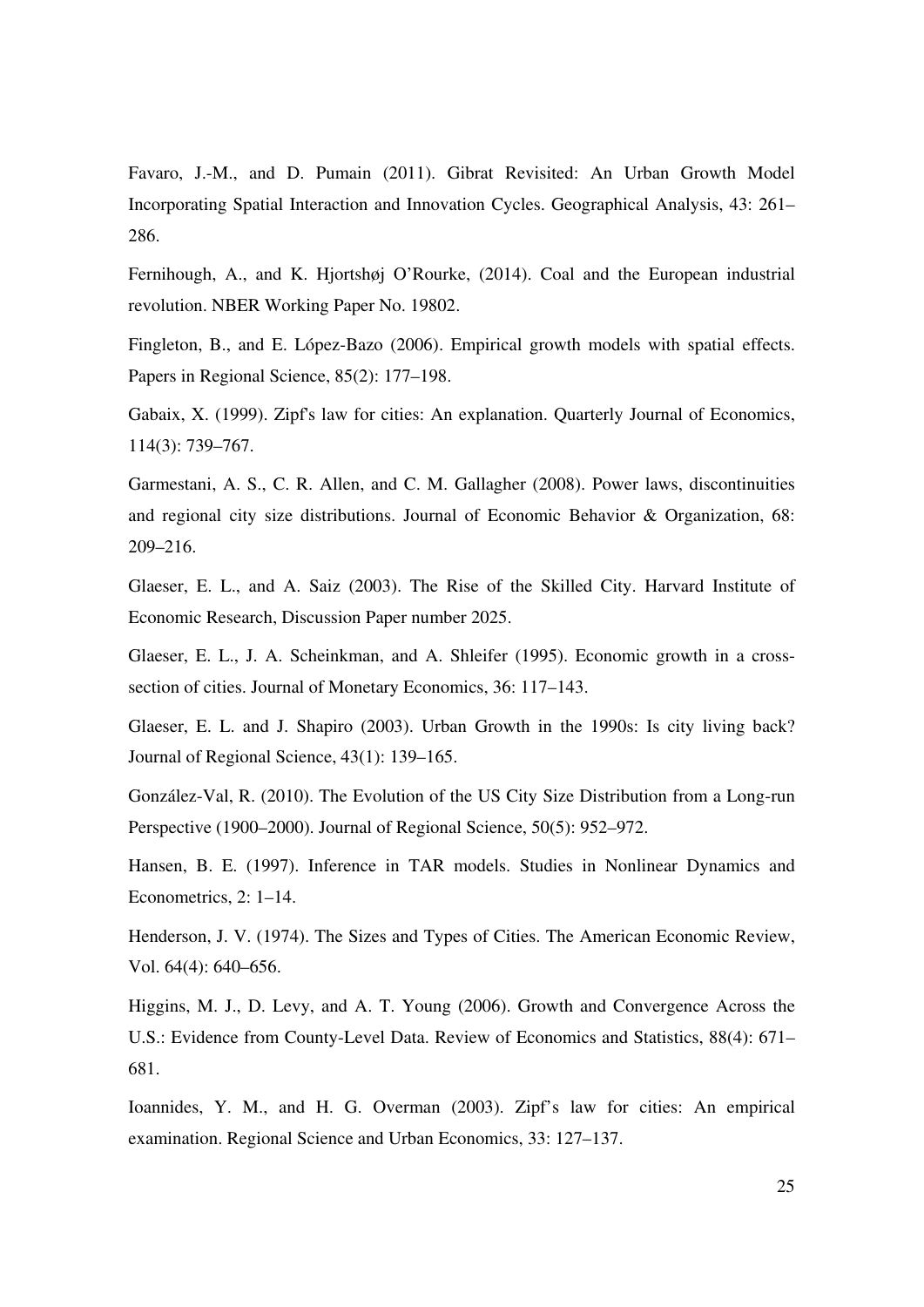Ioannides, Y. M., and S. Skouras (2013). US city size distribution: Robustly Pareto, but only in the tail. Journal of Urban Economics, 73: 18–29.

Melo, P. C., D. J. Graham, and R. B. Noland (2009). A Meta-analysis of Estimates of Urban Agglomeration Economies. Regional Science and Urban Economics, 39: 332–342.

Michaels, G., F. Rauch, and S. J. Redding (2012). Urbanization and Structural Transformation. The Quarterly Journal of Economics, 127(2): 535–586.

Moran, P. A. P. (1950). Notes on Continuous Stochastic Phenomena. Biometrika, 37(1): 17–23.

Pflüger, M., and J. Südekum (2008). A synthesis of footloose-entrepreneur new economic geography models: when is agglomeration smooth and easily reversible? Journal of Economic Geography, Vol. 8(1): 39-54.

Plummer, P., and E. Sheppard (2006). Geography Matters: Agency, Structures and Dynamics at the Intersection of Economics and Geography. Journal of Economic Geography, 6(5): 619–637.

Quah, D. (1997). Empirics for Growth and Distribution: Stratification, Polarization, and Convergence Clubs. Journal of Economic Growth, 2: 27–59.

Rappaport, J. (2007). Moving to nice weather. Regional Science and Urban Economics, 37(3): 375–398.

Roback, J. (1982). Wages, Rents, and the Quality of Life. Journal of Political Economy, 90(6): 1257–1278.

Robson, B. T. (1973). Urban growth: an approach. London: UK, Methuen.

Roos, M. W. M. (2005). How important is geography for agglomeration? Journal of Economic Geography, Vol. 5(5): 605–620.

Rosenthal, S. S., and W. C. Strange (2004). Evidence on the Nature and Sources of Agglomeration Economies. Handbook of Urban and Regional Economics, Vol. 4, J. V. Henderson and J. F. Thisse, eds. Amsterdam: Elsevier Science, North-Holland, Chapter 49, pp. 2119–2171.

Sala-i-Martin, X. (1996). Regional Cohesion: Evidence and Theories of Regional Growth and Convergence. European Economic Review, 40: 1325–1352.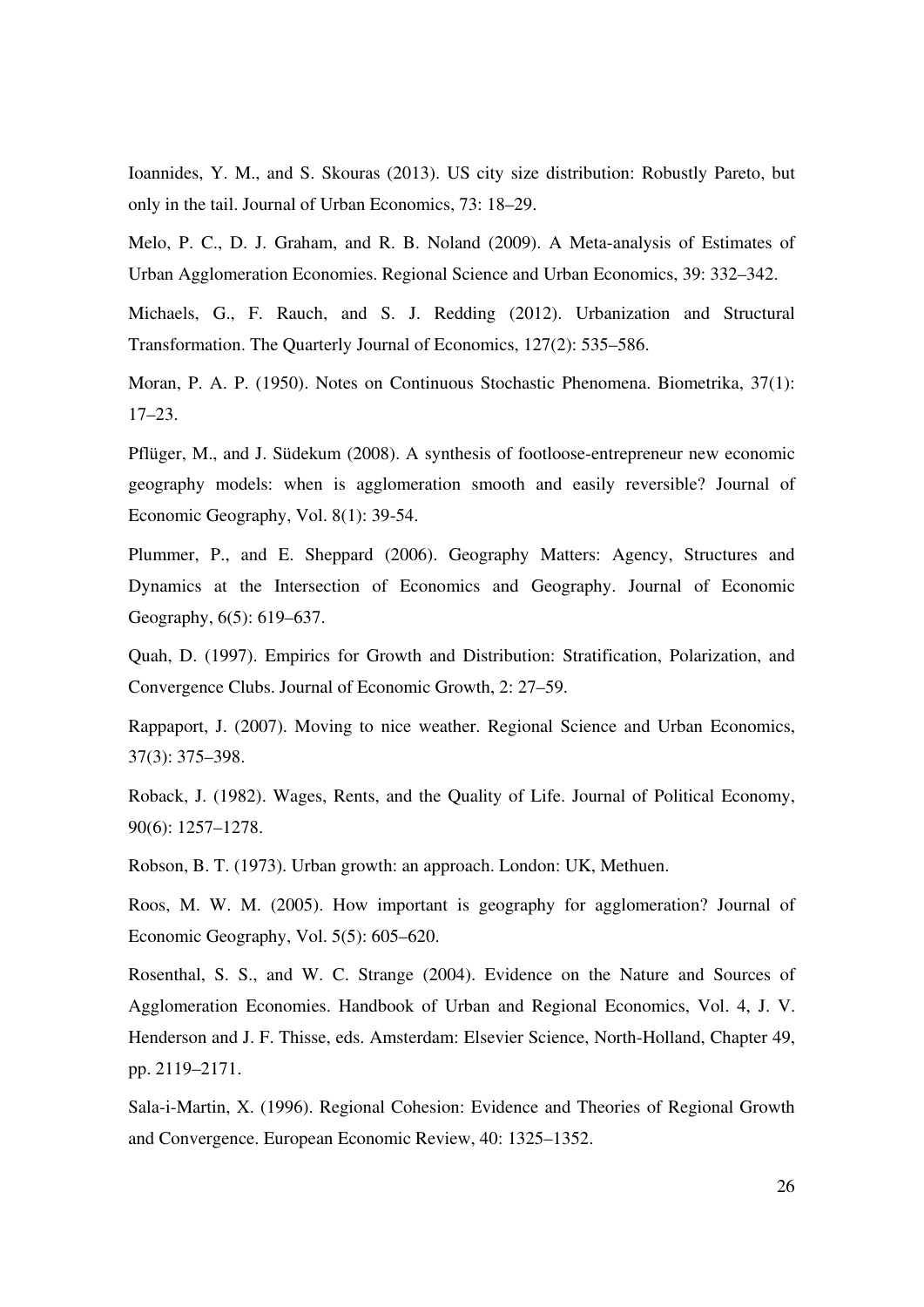Simon, H. (1955). On a class of skew distribution functions. Biometrika, 42: 425–440.

Zheng, S., M. E. Kahn, and H. Liu (2010). Towards a system of open cities in China: Home prices, FDI flows and air quality in 35 major cities. Regional Science and Urban Economics, 40: 1–10.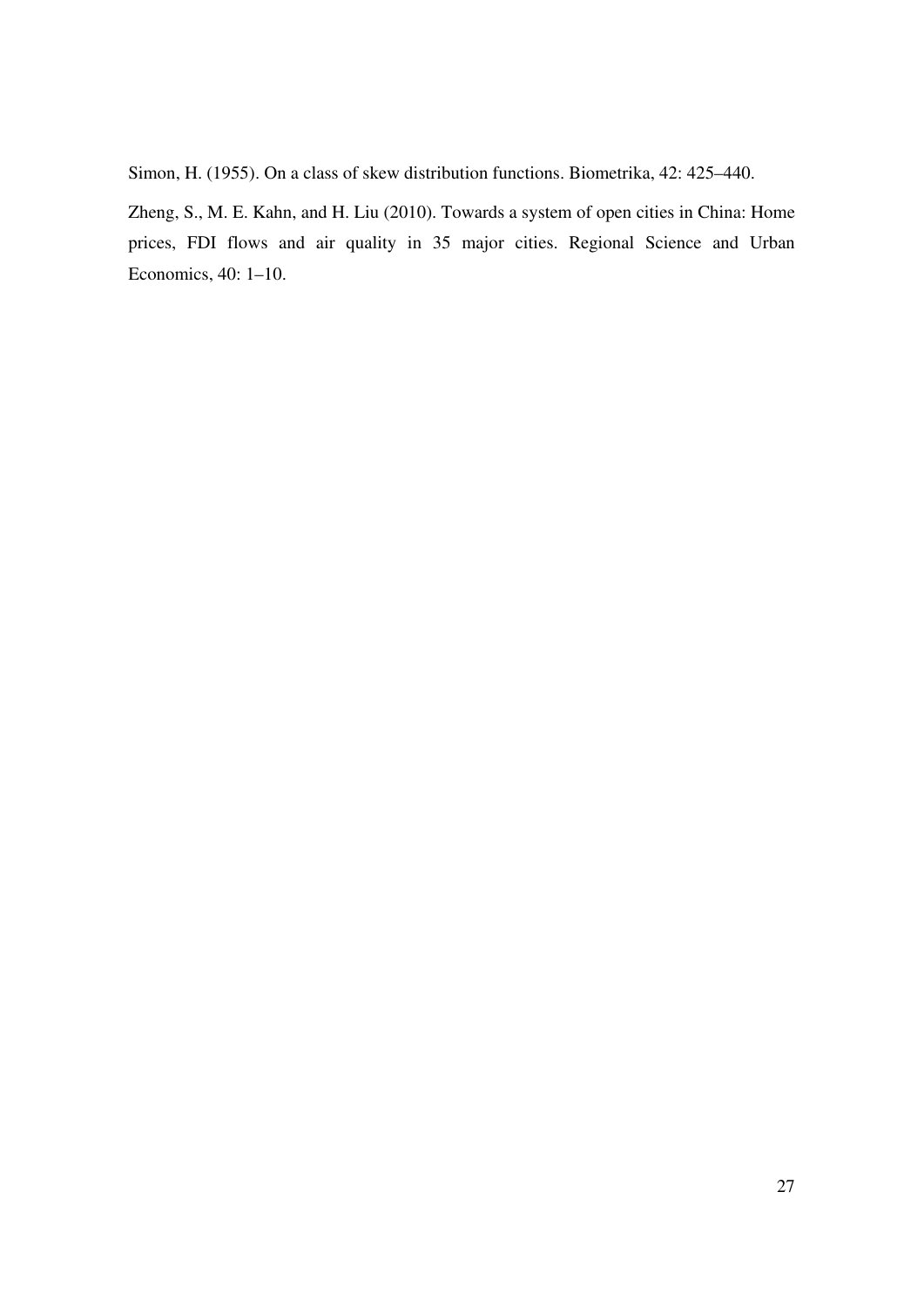| Table 1. Summary table: means and standard deviations, city variables in 1990 |  |  |  |
|-------------------------------------------------------------------------------|--|--|--|
|                                                                               |  |  |  |

|                                                                             |        | All sample  |        | Bottom income group | Bottom population group |             |
|-----------------------------------------------------------------------------|--------|-------------|--------|---------------------|-------------------------|-------------|
| Variable                                                                    | Mean   | Stand. dev. | Mean   | Stand. dev.         | Mean                    | Stand. dev. |
| Population Growth (ln scale), 1990-2000                                     | 0.14   | 0.20        | 0.15   | 0.28                | 0.62                    | 0.30        |
| Per-Capita Income Growth (ln scale), 1989-1999                              | 0.38   | 0.10        | 0.42   | 0.13                | 0.48                    | 0.14        |
| Urban sprawl                                                                |        |             |        |                     |                         |             |
| Land Area Growth (ln scale)                                                 | 0.09   | 0.14        | 0.14   | 0.19                | 0.22                    | 0.20        |
| Population per Square Mile                                                  | 7.90   | 0.77        | 8.03   | 0.91                | 7.05                    | 0.73        |
| Median Travel Time to Work (in minutes)                                     | 20.68  | 4.95        | 19.49  | 4.73                | 22.82                   | 4.84        |
| Human capital variables                                                     |        |             |        |                     |                         |             |
| Percent population 18 years and over: Some college or higher degree         | 37.85  | 11.76       | 27.09  | 15.08               | 37.02                   | 10.41       |
| Percent population 18 years and over: High school graduate or higher degree | 58.55  | 9.67        | 45.78  | 14.52               | 56.35                   | 9.52        |
| Productive structure variables                                              |        |             |        |                     |                         |             |
| Unemployment rate                                                           | 6.24   | 2.83        | 10.83  | 4.22                | 4.90                    | 3.00        |
| Percent employed civilian population 16 years and over:                     |        |             |        |                     |                         |             |
| Agriculture, forestry, fishing, and mining                                  | 1.95   | 2.62        | 3.93   | 5.53                | 3.51                    | 4.24        |
| Construction                                                                | 5.62   | 2.00        | 5.54   | 2.35                | 6.51                    | 2.52        |
| Manufacturing (durable and nondurable goods)                                | 17.46  | 7.54        | 17.59  | 9.15                | 18.81                   | 6.26        |
| Wholesale and Retail trade                                                  | 22.51  | 3.01        | 22.67  | 3.37                | 22.22                   | 3.37        |
| Finance, insurance, and real estate                                         | 7.08   | 2.62        | 4.56   | 1.39                | 7.08                    | 2.53        |
| Educational, health, and other professional and related services            | 24.19  | 6.75        | 24.33  | 9.11                | 20.47                   | 4.09        |
| Public administration                                                       | 4.70   | 3.36        | 5.33   | 3.98                | 4.75                    | 2.71        |
| Weather                                                                     |        |             |        |                     |                         |             |
| Temperature index                                                           | 65.59  | 11.40       | 68.88  | 10.78               | 64.37                   | 9.50        |
| Annual precipitation (inches)                                               | 34.90  | 14.56       | 30.84  | 17.27               | 33.94                   | 15.07       |
| Percentage of water area                                                    | 0.09   | 0.33        | 0.05   | 0.12                | 0.02                    | 0.04        |
| Regional dummy variables                                                    |        |             |        |                     |                         |             |
| Northeast Region                                                            | 13.30% |             | 8.65%  |                     | $0.00\%$                |             |
| <b>Midwest Region</b>                                                       | 28.64% |             | 17.31% |                     | 30.00%                  |             |
| South Region                                                                | 27.54% |             | 35.58% |                     | 35.00%                  |             |
| West Region                                                                 | 30.52% |             | 38.46% |                     | 35.00%                  |             |

Note: Average values of the variables under study across 1,173 observations (All sample), across the bottom per-capita income group

(104 observations) and across bottom population group (60 observations). Source: 1990 and 2000 Census, www.census.gov.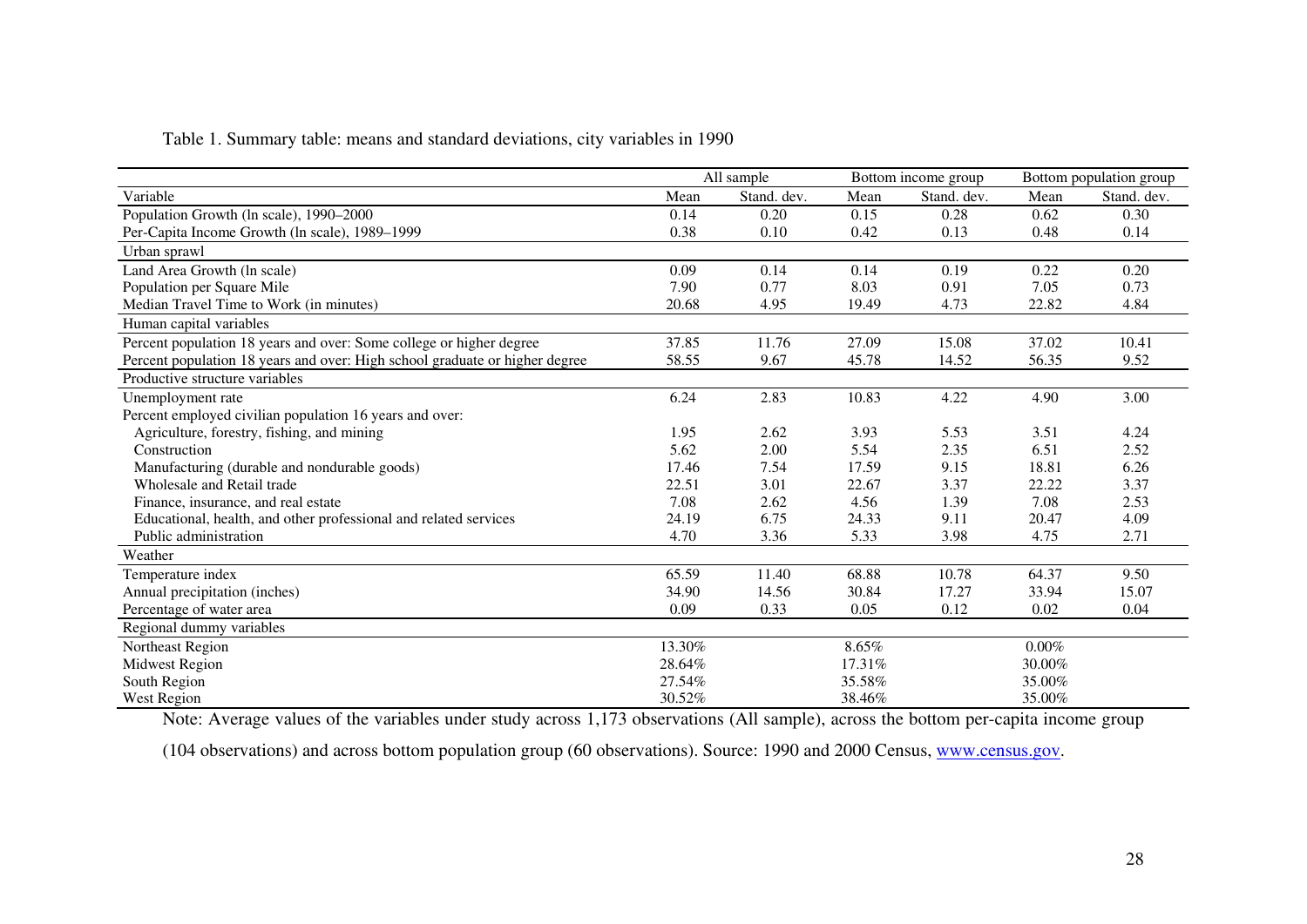|                            | Income growth model |         | Population growth model |         |  |
|----------------------------|---------------------|---------|-------------------------|---------|--|
| <b>Test</b>                | <b>Statistic</b>    | p-value | <b>Statistic</b>        | p-value |  |
| Spatial error:             |                     |         |                         |         |  |
| Moran's I                  | 1.253               | 0.210   | 1.124                   | 0.261   |  |
| Lagrange multiplier        | 1039.676            | 0.000   | 252.767                 | 0.000   |  |
| Robust Lagrange multiplier | 1080.431            | 0.000   | 268.014                 | 0.000   |  |
| Spatial lag:               |                     |         |                         |         |  |
| Lagrange multiplier        | 1.999               | 0.157   | 8.516                   | 0.004   |  |
| Robust Lagrange multiplier | 42.754              | 0.000   | 23.762                  | 0.000   |  |

Table 2. Diagnostics for per-capita income and population models

Note: The null hypothesis in all tests is that there is zero spatial autocorrelation.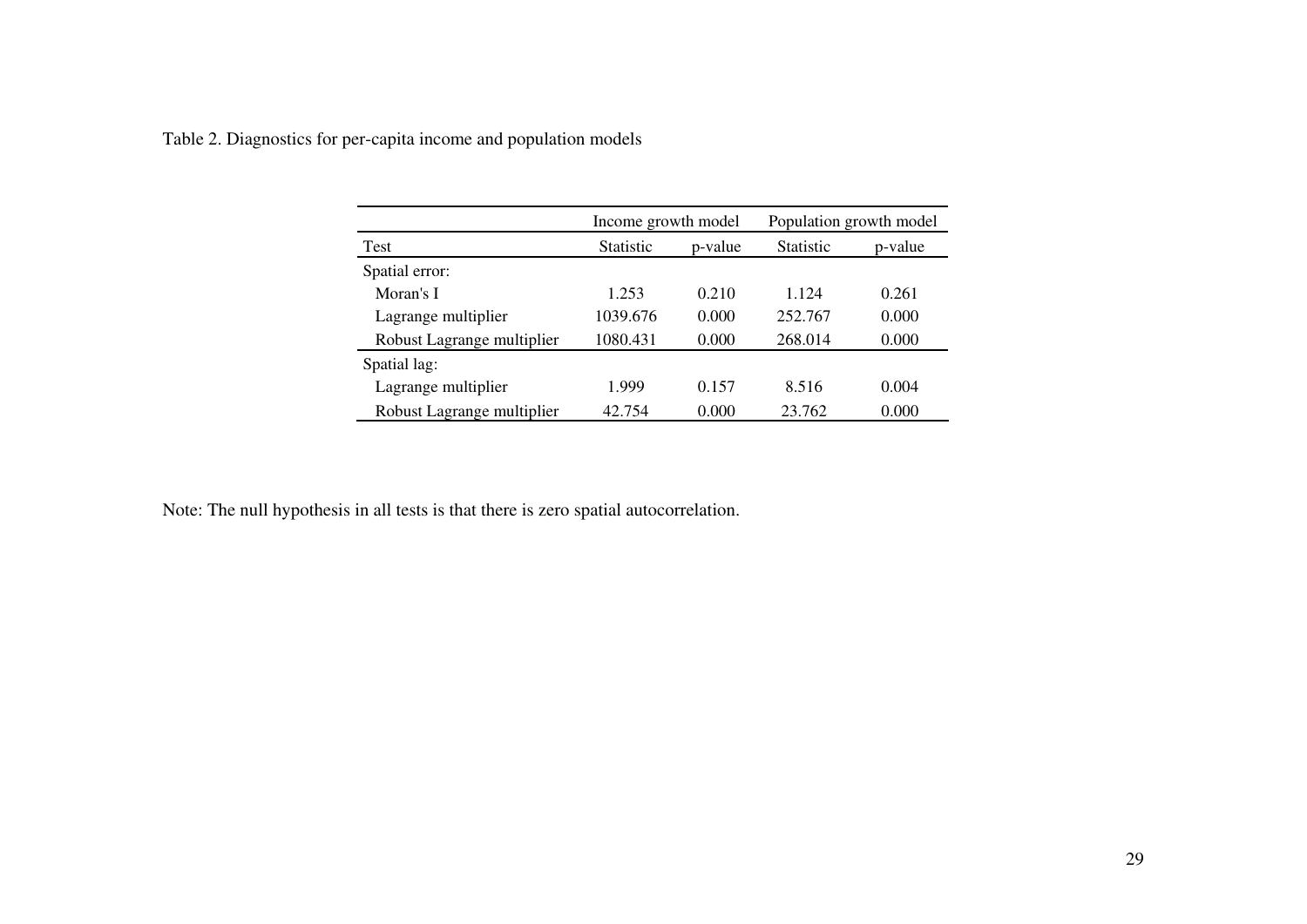#### Table 3. Per-capita income growth models

|                                                                                                          | Spatial error models |                         |                         |               | Spatial lag models      |                         |
|----------------------------------------------------------------------------------------------------------|----------------------|-------------------------|-------------------------|---------------|-------------------------|-------------------------|
| Variables                                                                                                | (1)                  | (2)                     | (3)                     | (4)           | (5)                     | (6)                     |
| Per-Capita Income (ln scale) in 1989 $\leq u$                                                            | $-0.0683***$         | $-0.0521***$            | $-0.1522***$            | $-0.0361***$  | $-0.0457***$            | $-0.1513***$            |
|                                                                                                          | (0.0097)             | (0.0115)                | (0.0187)                | (0.1385)      | (0.0126)                | (0.0198)                |
| Per-Capita Income (ln scale) in $1989 > u$                                                               | $-0.0603***$         | $-0.0457***$            | $-0.1464***$            | $-0.0308**$   | $-0.0402***$            | $-0.1459***$            |
|                                                                                                          | (0.0092)             | (0.0109)                | (0.0183)                | (0.1311)      | (0.0119)                | (0.0193)                |
| Urban sprawl                                                                                             |                      |                         |                         |               |                         |                         |
| Land Area Growth (ln scale)                                                                              |                      | $0.0738***$             | $0.0752***$             |               | $0.0934***$             | $0.0964***$             |
|                                                                                                          |                      | (0.0193)                | (0.0187)                |               | (0.0195)                | (0.0191)                |
| Population per Square Mile (ln scale)                                                                    |                      | $-0.0193***$            | $-0.0239***$            |               | $-0.0261***$            | $-0.0324***$            |
|                                                                                                          |                      | (0.0039)                | (0.0042)                |               | (0.0042)                | (0.0043)                |
| Median Travel Time to Work (in minutes)                                                                  |                      | $0.0017**$              | $0.0031***$             |               | 0.0002                  | 0.00012                 |
|                                                                                                          |                      | (0.0006)                | (0.0007)                |               | (0.0007)                | (0.0008)                |
| Human capital variables                                                                                  |                      |                         |                         |               |                         |                         |
| Percentage population 18 years and over: some college or higher degree                                   |                      |                         | $0.0016**$              |               |                         | $0.0014*$               |
|                                                                                                          |                      |                         | (0.0008)                |               |                         | (0.0008)                |
| Percentage population 18 years and over: high school graduate or higher degree                           |                      |                         | 0.0012                  |               |                         | $0.0016*$               |
|                                                                                                          |                      |                         | (0.0007)                |               |                         | (0.0007)                |
| Productive structure variables                                                                           |                      |                         |                         |               |                         |                         |
| Unemployment rate                                                                                        |                      |                         | 1.40e-08                |               |                         | 1.71e-07                |
|                                                                                                          |                      |                         | $(1.98e-07)$            |               |                         | $(2.02e-07)$            |
| Percentage employed civilian population 16 years and over:<br>Agriculture, forestry, fishing, and mining |                      |                         | $-0.0032**$             |               |                         | $-0.0021*$              |
|                                                                                                          |                      |                         | (0.0012)                |               |                         | (0.0013)                |
| Construction                                                                                             |                      |                         | $-0.0088***$            |               |                         | $-0.0075***$            |
|                                                                                                          |                      |                         | (0.0017)                |               |                         | (0.0018)                |
| Manufacturing (durable and nondurable goods)                                                             |                      |                         | $-0.0008$               |               |                         | $-0.0014*$              |
|                                                                                                          |                      |                         | (0.0007)                |               |                         | (0.0007)                |
| Wholesale and Retail trade                                                                               |                      |                         | $-0.0048***$            |               |                         | $-0.0047***$            |
|                                                                                                          |                      |                         | (0.0011)                |               |                         | (0.0012)                |
| Finance, insurance, and real estate                                                                      |                      |                         | 0.0013                  |               |                         | 0.0008                  |
|                                                                                                          |                      |                         | (0.0016)                |               |                         | (0.0016)                |
| Educational, health, and other professional and related services                                         |                      |                         | $-0.0036***$            |               |                         | $-0.0036***$            |
|                                                                                                          |                      |                         | (0.0008)                |               |                         | (0.0008)                |
| Public administration                                                                                    |                      |                         | $-0.0036***$            |               |                         | $-0.0033***$            |
|                                                                                                          |                      |                         | (0.0010)                |               |                         | (0.0010)                |
| Weather                                                                                                  |                      |                         |                         |               |                         |                         |
| Temperature index                                                                                        |                      | $-0.0032***$            | $-0.0022***$            |               | $-0.0036***$            | $-0.0029***$            |
|                                                                                                          |                      | (0.0004)<br>$0.0008***$ | (0.0004)                |               | (0.0004)<br>$0.0009***$ | (0.0004)<br>$0.0009***$ |
| Annual precipitation (inches)                                                                            |                      |                         | $0.0005*$               |               |                         |                         |
| Percentage of water area                                                                                 |                      | (0.0003)<br>$0.0352***$ | (0.0003)<br>$0.0323***$ |               | (0.0003)<br>$0.4016***$ | (0.0002)<br>0.0386***   |
|                                                                                                          |                      | (0.0075)                | (0.0073)                |               | (0.0076)                | (0.0074)                |
| Regional dummies                                                                                         | No                   | Yes                     | Yes                     | No            | Yes                     | Yes                     |
|                                                                                                          |                      |                         |                         |               |                         |                         |
| $\lambda$                                                                                                | $-0.0003***$         | $-0.0002***$            | $-0.0001***$            |               |                         |                         |
|                                                                                                          | (0.0000)             | (0.0000)                | (0.0000)                |               |                         |                         |
| $\rho$                                                                                                   |                      |                         |                         | $-0.0007$ *** | $-0.0001$               | $-0.0002$               |
|                                                                                                          |                      |                         |                         | (0.0000)      | (0.0000)                | (0.0000)                |
| Wald test of $\lambda$ or $\rho = 0$                                                                     | 60.228               | 19.725                  | 33.046                  | 49.358        | 0.788                   | 2.491                   |
|                                                                                                          |                      |                         |                         |               |                         | 1278.4929               |
| Log likelihood                                                                                           | 1123.2568            | 1255.5684               | 1303.3859               | 1083.6497     | 1241.3496               |                         |

Note: Dependent variable: Per-Capita Income growth 1989–1999 (ln scale). Significant at the \*\*\* 1% level, \*\* 5% level, \* 10% level.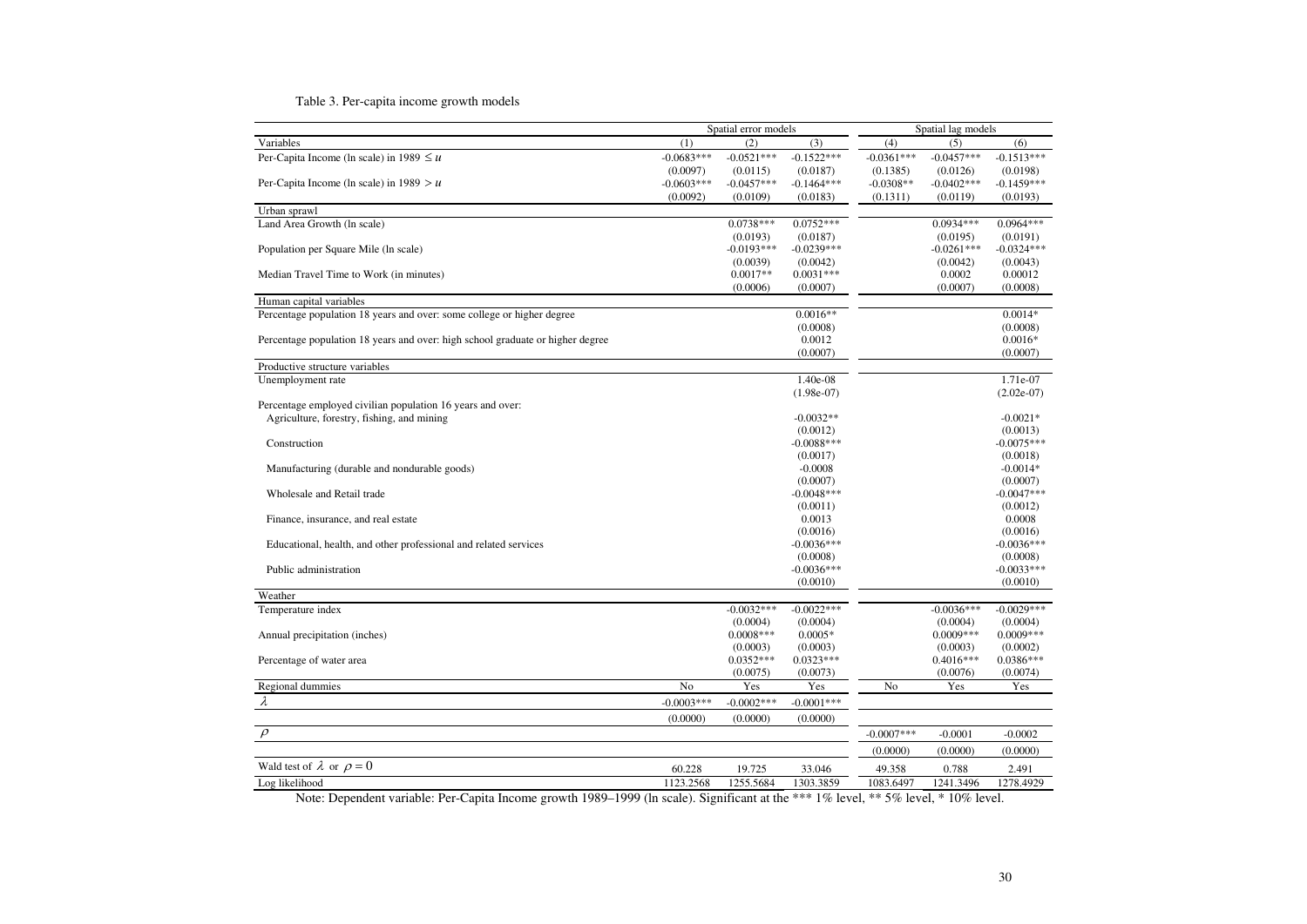Table 4. Population growth models

|                                                                                |              | Spatial error models     |                          |              | Spatial lag models     |                         |  |
|--------------------------------------------------------------------------------|--------------|--------------------------|--------------------------|--------------|------------------------|-------------------------|--|
| Variables                                                                      | (1)          | (2)                      | (3)                      | (4)          | (5)                    | (6)                     |  |
| Population in 1990 (ln scale) $\leq u$                                         | $-0.1324***$ | $-0.0754***$             | $-0.0765***$             | $-0.1349***$ | $-0.0685***$           | $-0.0711***$            |  |
|                                                                                | (0.0106)     | (0.0088)                 | (0.0091)                 | (0.0104)     | (0.0088)               | (0.0091)                |  |
| Population in 1990 (ln scale) $> u$                                            | $-0.1171***$ | $-0.0668***$             | $-0.0691***$             | $-0.1188***$ | $-0.0598***$           | $-0.0635***$            |  |
|                                                                                | (0.0092)     | (0.0077)                 | (0.0081)                 | (0.0089)     | (0.0076)               | (0.0081)                |  |
| Urban sprawl                                                                   |              |                          |                          |              |                        |                         |  |
| Land Area Growth (ln scale)                                                    |              | $0.4696***$              | $0.4605***$              |              | $0.5125***$            | $0.4951***$             |  |
|                                                                                |              | (0.0342)                 | (0.0322)                 |              | (0.0331)               | (0.0315)                |  |
| Population per Square Mile (ln scale)                                          |              | $-0.0775***$             | $-0.0640***$             |              | $-0.0916***$           | $-0.0761***$            |  |
|                                                                                |              | (0.0072)                 | (0.0072)                 |              | (0.0067)               | (0.0067)                |  |
| Median Travel Time to Work (in minutes)                                        |              | $0.0144***$              | $0.0082***$              |              | $0.0100***$            | $0.0050***$             |  |
|                                                                                |              | (0.0011)                 | (0.0013)                 |              | (0.0011)               | (0.0012)                |  |
| Human capital variables                                                        |              |                          |                          |              |                        |                         |  |
| Percentage population 18 years and over: some college or higher degree         |              |                          | $0.0085***$              |              |                        | $0.0075***$             |  |
|                                                                                |              |                          | (0.0013)<br>$-0.0057***$ |              |                        | (0.0013)                |  |
| Percentage population 18 years and over: high school graduate or higher degree |              |                          |                          |              |                        | $-0.0046***$            |  |
|                                                                                |              |                          | (0.0011)                 |              |                        | (0.0011)                |  |
| Productive structure variables<br>Unemployment rate                            |              |                          | $1.32e-06***$            |              |                        | $1.40e-06***$           |  |
|                                                                                |              |                          | $(3.84e-07)$             |              |                        | $(3.83e-07)$            |  |
| Percentage employed civilian population 16 years and over:                     |              |                          |                          |              |                        |                         |  |
| Agriculture, forestry, fishing, and mining                                     |              |                          | 0.0019                   |              |                        | $0.0045**$              |  |
|                                                                                |              |                          | (0.0021)                 |              |                        | (0.0021)                |  |
| Construction                                                                   |              |                          | 0.0012                   |              |                        | 0.0036                  |  |
|                                                                                |              |                          | (0.0029)                 |              |                        | (0.0029)                |  |
| Manufacturing (durable and nondurable goods)                                   |              |                          | $-0.0042***$             |              |                        | $-0.0044***$            |  |
|                                                                                |              |                          | (0.0012)                 |              |                        | (0.0012)                |  |
| Wholesale and Retail trade                                                     |              |                          | $-0.0058***$             |              |                        | $-0.0054***$            |  |
|                                                                                |              |                          | (0.0020)                 |              |                        | (0.0019)                |  |
| Finance, insurance, and real estate                                            |              |                          | $-0.0023$                |              |                        | $-0.0031$               |  |
|                                                                                |              |                          | (0.0025)                 |              |                        | (0.0025)                |  |
| Educational, health, and other professional and related services               |              |                          | $-0.0120***$             |              |                        | $-0.0110***$            |  |
|                                                                                |              |                          | (0.0013)                 |              |                        | (0.0014)                |  |
| Public administration                                                          |              |                          | $-0.0072***$             |              |                        | $-0.0059***$            |  |
|                                                                                |              |                          | (0.0017)                 |              |                        | (0.0017)                |  |
| Weather                                                                        |              |                          |                          |              |                        |                         |  |
| Temperature index                                                              |              | $-0.0000$                | $-0.0009$                |              | $-0.0011$              | $-0.0021***$            |  |
|                                                                                |              | (0.0006)<br>$-0.0015***$ | (0.0007)<br>$-0.0007$    |              | (0.0007)<br>$-0.0009*$ | (0.0007)<br>$-0.0002$   |  |
| Annual precipitation (inches)                                                  |              | (0.0005)                 | (0.0005)                 |              |                        |                         |  |
| Percentage of water area                                                       |              | $-0.0287**$              | $-0.0362***$             |              | (0.0005)<br>$-0.0153$  | (0.0005)<br>$-0.0244**$ |  |
|                                                                                |              |                          |                          |              |                        |                         |  |
| Regional dummies                                                               | No           | Yes                      | Yes                      | No           | Yes                    | Yes                     |  |
| λ                                                                              | $-0.0001*$   | $-0.0001*$               | $-0.0001***$             |              |                        |                         |  |
|                                                                                |              |                          |                          |              |                        |                         |  |
|                                                                                | (0.0000)     | (0.0000)                 | (0.0000)                 |              |                        |                         |  |
| $\rho$                                                                         |              |                          |                          | $0.0031***$  | $0.0023***$            | $0.0015***$             |  |
|                                                                                |              |                          |                          | (0.0003)     | (0.0004)               | (0.0004)                |  |
| Wald test of $\lambda$ or $\rho = 0$                                           | 3.772        | 3.480                    | 7.058                    | 82.914       | 28.948                 | 12.569                  |  |
| Log likelihood                                                                 | 314.2802     | 611.6961                 | 693.3034                 | 352.3903     | 624.0187               | 695.4746                |  |
|                                                                                |              |                          |                          |              |                        |                         |  |

Note: Dependent variable: Population growth 1990–2000 (ln scale). Significant at the \*\*\* 1% level, \*\* 5% level, \* 10% level.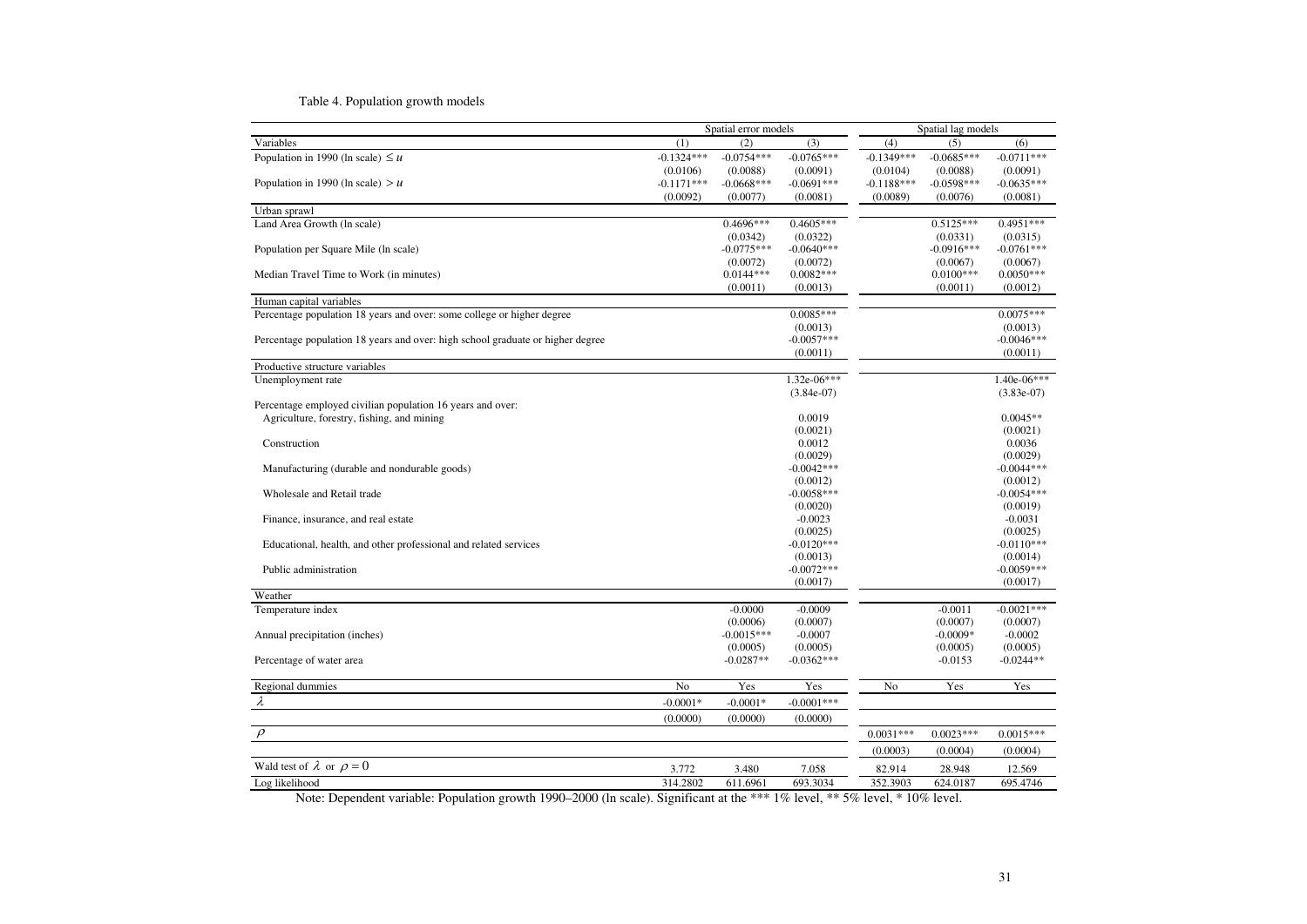|                            |                  | Income growth model |                  | Population growth model |  |
|----------------------------|------------------|---------------------|------------------|-------------------------|--|
| <b>Test</b>                | <b>Statistic</b> | p-value             | <b>Statistic</b> | p-value                 |  |
| Spatial error:             |                  |                     |                  |                         |  |
| Moran's I                  | 1.313            | 0.189               | 1.149            | 0.251                   |  |
| Lagrange multiplier        | 1057.155         | 0.000               | 242.690          | 0.000                   |  |
| Robust Lagrange multiplier | 1124.464         | 0.000               | 277.952          | 0.000                   |  |
| Spatial lag:               |                  |                     |                  |                         |  |
| Lagrange multiplier        | 20.608           | 0.000               | 1.924            | 0.165                   |  |
| Robust Lagrange multiplier | 87.917           | 0.000               | 37.186           | 0.000                   |  |

Table 5. Diagnostics for per-capita income and population models for polynomial model accounting for higher orders

Note: The null hypothesis in all tests is that there is zero spatial autocorrelation.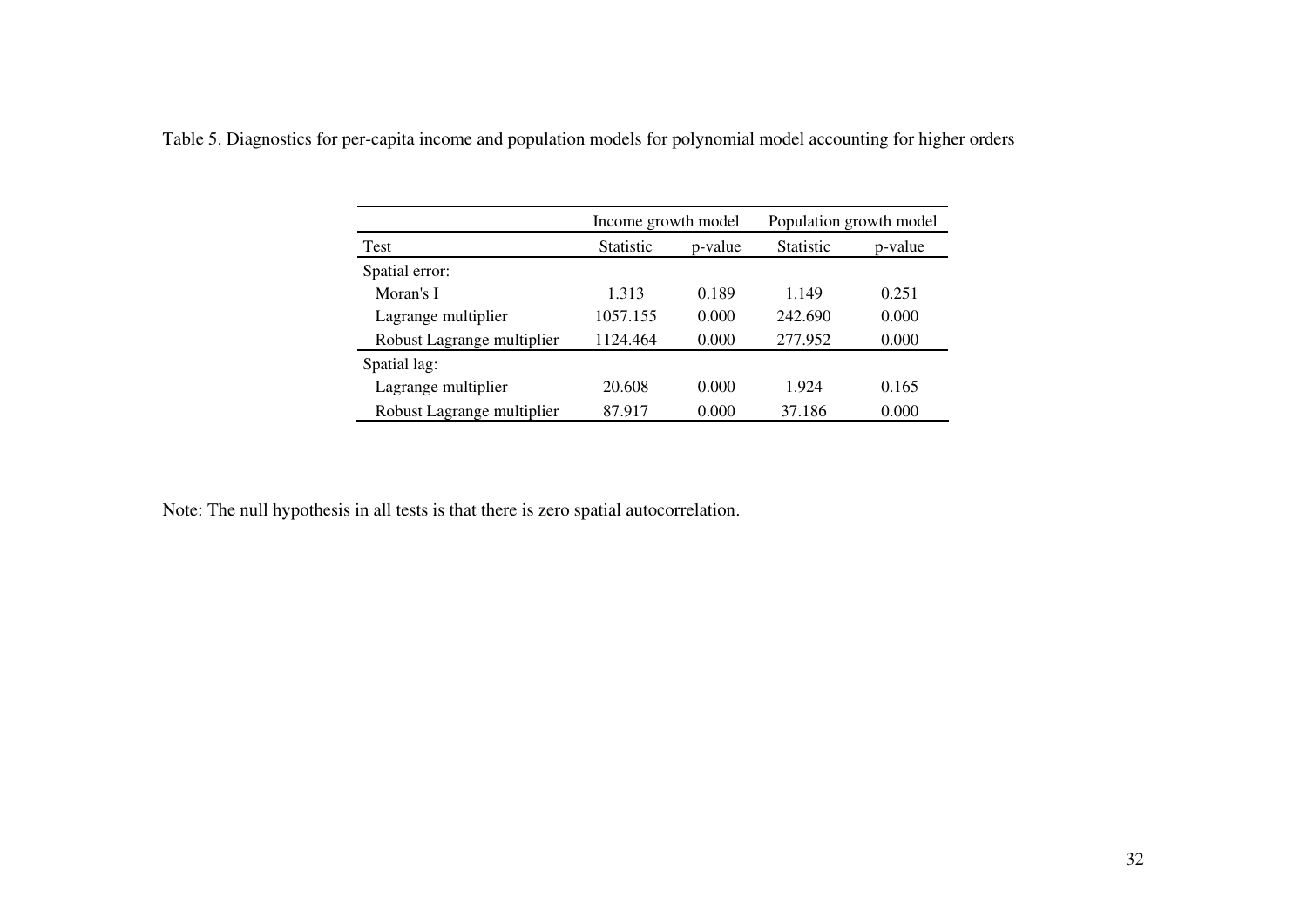Table 6. Robustness analysis: polynomial model for per-capita income growth

|                                                                                | Spatial error models |              |              |              | Spatial lag models |              |
|--------------------------------------------------------------------------------|----------------------|--------------|--------------|--------------|--------------------|--------------|
| Variables                                                                      | (1)                  | (2)          | (3)          | (4)          | (5)                | (6)          |
| Per-Capita Income (ln scale) in 1989                                           | $-56.720***$         | $-61.797***$ | $-59.650***$ | $-47.037***$ | $-60.265***$       | $-58.541***$ |
|                                                                                | (0.5584)             | (0.4631)     | (0.3866)     | (8.5703)     | (7.5814)           | (7.262)      |
| Per-Capita Income (ln scale) in 1989 to power 2                                | 5.7518***            | 6.2658***    | 6.0300***    | 4.7722***    | $6.1152***$        | $6.0252***$  |
|                                                                                | (0.0661)             | (0.4599)     | (0.0397)     | (0.8825)     | (0.7808)           | (0.0942)     |
| Per-Capita Income (ln scale) in 1989 to power 3                                | $-0.1939***$         | $-0.2112***$ | $-0.2029***$ | $-0.1610***$ | $-0.2064***$       | $-0.2031***$ |
|                                                                                | (0.0026)             | (0.0017)     | (0.0016)     | (0.0302)     | (0.0267)           | (0.0004)     |
| Urban sprawl                                                                   |                      |              |              |              |                    |              |
| Land Area Growth (ln scale)                                                    |                      | $0.0494**$   | $0.0556***$  |              | $0.0685***$        | $0.0745***$  |
|                                                                                |                      | (0.0203)     | (0.0196)     |              | (0.0210)           | (0.0118)     |
| Population per Square Mile (ln scale)                                          |                      | $-0.0024$    | $-0.0098**$  |              | $-0.0092**$        | $-0.0088***$ |
|                                                                                |                      | (0.0040)     | (0.0040)     |              | (0.0042)           | (0.0034)     |
| Median Travel Time to Work (in minutes)                                        |                      | $-0.0002$    | $0.0015*$    |              | $-0.0014**$        | $-0.0011*$   |
|                                                                                |                      | (0.0006)     | (0.0007)     |              | (0.0007)           | (0.0006)     |
| Human capital variables                                                        |                      |              |              |              |                    |              |
| Percentage population 18 years and over: some college or higher degree         |                      |              | $0.0021*$    |              |                    | $0.0017*$    |
|                                                                                |                      |              | (0.0008)     |              |                    | (0.0007)     |
| Percentage population 18 years and over: high school graduate or higher degree |                      |              | $-0.0000$    |              |                    | $0.0009*$    |
|                                                                                |                      |              | (0.0007)     |              |                    | (0.0005)     |
| Productive structure variables                                                 |                      |              |              |              |                    |              |
| Unemployment rate                                                              |                      |              | 1.36e-07     |              |                    | 1.83e-07     |
|                                                                                |                      |              | $(1.75e-07)$ |              |                    | $(1.98e-07)$ |
| Percentage employed civilian population 16 years and over:                     |                      |              |              |              |                    |              |
| Agriculture, forestry, fishing, and mining                                     |                      |              | $-0.0060**$  |              |                    | $-0.0042**$  |
|                                                                                |                      |              | (0.0013)     |              |                    | (0.0023)     |
| Construction                                                                   |                      |              | $-0.0075***$ |              |                    | $-0.0073***$ |
|                                                                                |                      |              | (0.0017)     |              |                    | (0.0020)     |
| Manufacturing (durable and nondurable goods)                                   |                      |              | 0.0003       |              |                    | 0.0006       |
|                                                                                |                      |              | (0.0007)     |              |                    | (0.0010)     |
| Wholesale and Retail trade                                                     |                      |              | $-0.0029**$  |              |                    | $-0.0050***$ |
|                                                                                |                      |              | (0.0011)     |              |                    | (0.0020)     |
| Finance, insurance, and real estate                                            |                      |              | 0.0008       |              |                    | 0.0010       |
|                                                                                |                      |              | (0.0015)     |              |                    | (0.0017)     |
| Educational, health, and other professional and related services               |                      |              | $-0.0014*$   |              |                    | $-0.0022***$ |
|                                                                                |                      |              | (0.0008)     |              |                    | (0.0012)     |
| Public administration                                                          |                      |              | $-0.0026***$ |              |                    | $-0.0029***$ |
|                                                                                |                      |              | (0.0009)     |              |                    | (0.0013)     |
| Weather                                                                        |                      |              |              |              |                    |              |
| Temperature index                                                              |                      | $-0.0027***$ | $-0.0017***$ |              | $-0.0036***$       | $-0.0020***$ |
|                                                                                |                      | (0.0004)     | (0.0004)     |              | (0.0004)           | (0.0004)     |
| Annual precipitation (inches)                                                  |                      | $0.0009***$  | $0.0005*$    |              | $0.0013***$        | $0.0009***$  |
|                                                                                |                      | (0.0003)     | (0.0002)     |              | (0.0003)           | (0.0004)     |
| Percentage of water area                                                       |                      | $0.0322***$  | 0.0299***    |              | $0.0400***$        | $0.0306***$  |
|                                                                                |                      | (0.0068)     | (0.0065)     |              | (0.0070)           | (0.0035)     |
| Regional dummies                                                               | N <sub>0</sub>       | Yes          | Yes          | No           | Yes                | Yes          |
| λ                                                                              | $0.0003***$          | $0.0000***$  | $0.0000***$  |              |                    |              |
|                                                                                | (0.0000)             | (0.0000)     | (0.0000)     |              |                    |              |
| $\rho$                                                                         |                      |              |              | $-0.0010***$ | $-0.0005$          | 0.0000       |
|                                                                                |                      |              |              |              |                    |              |
|                                                                                |                      |              |              | (0.0000)     | (0.0000)           | (0.0000)     |
| Wald test of $\lambda$ or $\rho = 0$                                           | 318.647              | 86.784       | 121.071      | 117.967      | 17.906             | 114.288      |
| Log likelihood                                                                 | 1137.0772            | 1234.052     | 1284.927     | 1055.958     | 1201.407           | 1256.924     |
|                                                                                |                      |              |              |              |                    |              |

Note: Dependent variable: Per-Capita Income growth 1989–1999 (ln scale). Significant at the \*\*\* 1% level, \*\* 5% level, \* 10% level.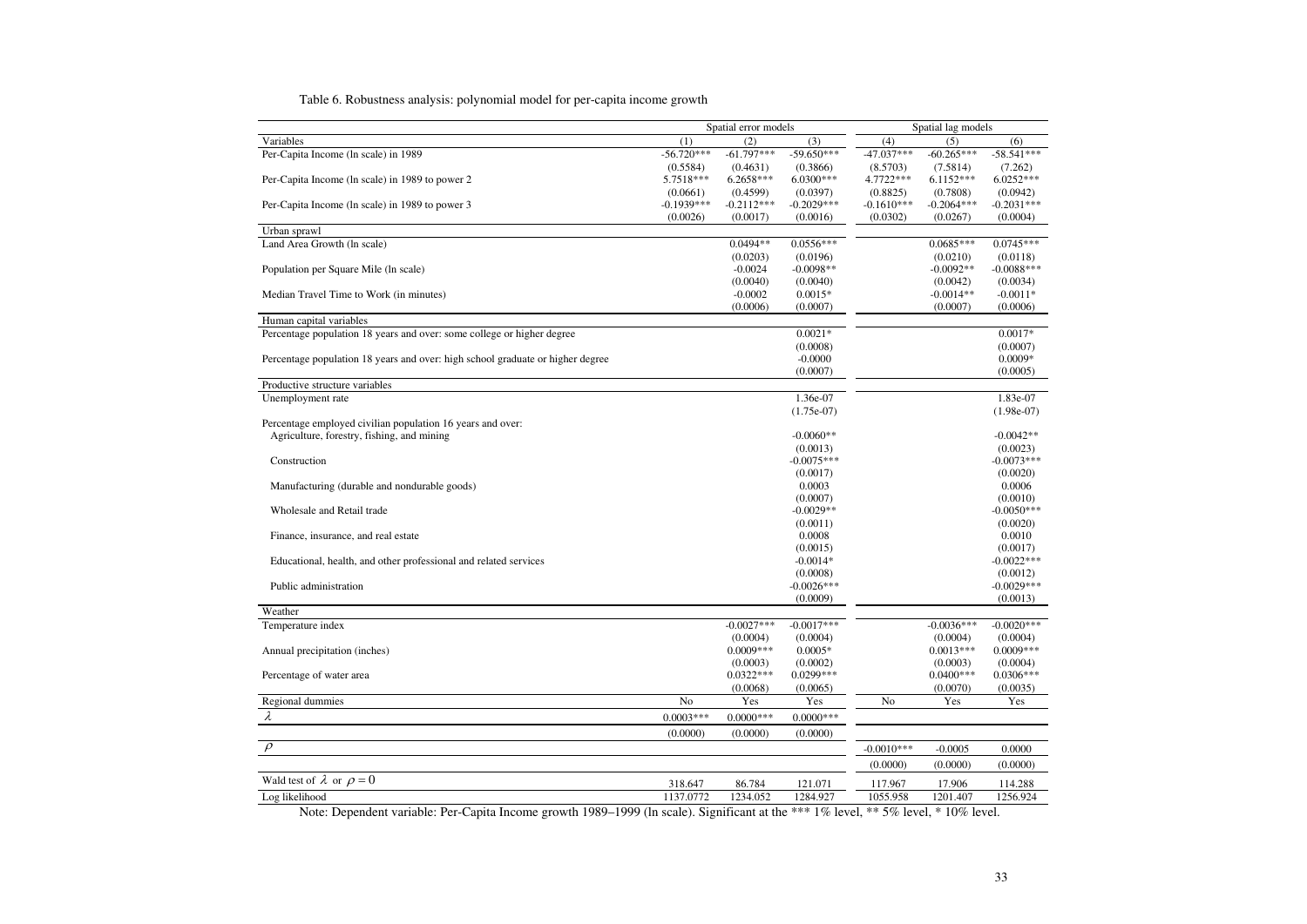|                            | Income growth model |         |                  | Population growth model |
|----------------------------|---------------------|---------|------------------|-------------------------|
| <b>Test</b>                | <b>Statistic</b>    | p-value | <b>Statistic</b> | p-value                 |
| Spatial error:             |                     |         |                  |                         |
| Moran's I                  | 1.494               | 0.135   | 1.157            | 0.247                   |
| Lagrange multiplier        | 696.728             | 0.000   | 230.749          | 0.000                   |
| Robust Lagrange multiplier | 744.901             | 0.000   | 265.963          | 0.000                   |
| Spatial lag:               |                     |         |                  |                         |
| Lagrange multiplier        | 16.444              | 0.000   | 1.466            | 0.226                   |
| Robust Lagrange multiplier | 64.617              | 0.000   | 36.680           | 0.000                   |

Table 7. Diagnostics for per-capita income and population models for model accounting for interactions

Note: The null hypothesis in all tests is that there is zero spatial autocorrelation.